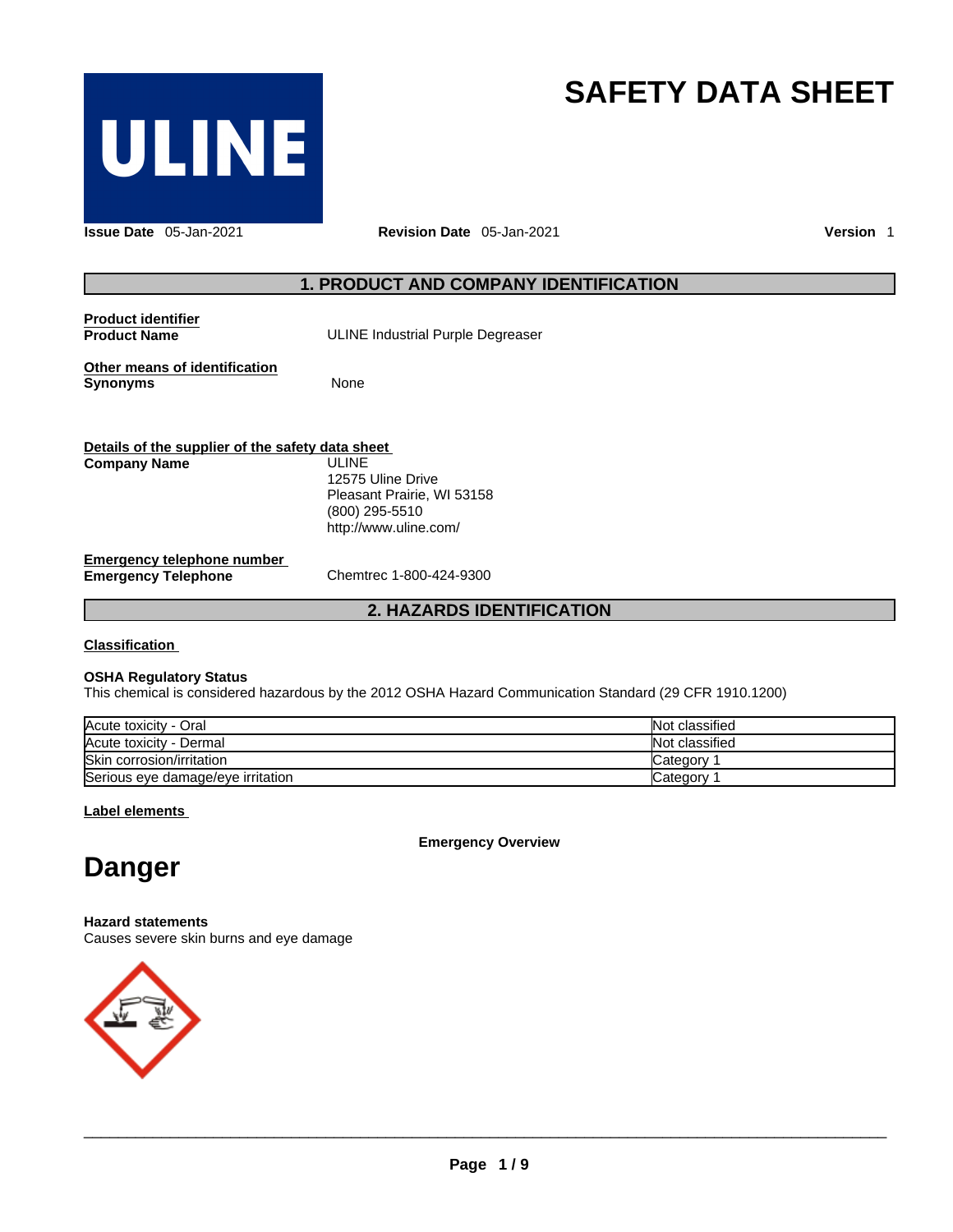### **Appearance** Clear Violet **Physical state** Liquid **Odor** Sassafras

### **Precautionary Statements - Prevention**

Do not breathe dust/fume/gas/mist/vapors/spray Wash face, hands and any exposed skin thoroughly after handling Wear protective gloves/protective clothing/eye protection/face protection

### **Precautionary Statements - Response**

Specific Treatment (See Section 4 on the SDS) IF IN EYES: Rinse cautiously with water for several minutes. Remove contact lenses, if present and easy to do. Continue rinsing Immediately call a POISON CENTER or doctor/physician IF ON SKIN (or hair): Remove/Take off immediately all contaminated clothing. Rinse skin with water/shower Wash contaminated clothing before reuse IF INHALED: Remove victim to fresh air and keep at rest in a position comfortable for breathing Immediately call a POISON CENTER or doctor/physician IF SWALLOWED: Rinse mouth. DO NOT induce vomiting Drink plenty of water Immediately call a POISON CENTER or doctor/physician

### **Precautionary Statements - Storage**

Store locked up

### **Precautionary Statements - Disposal**

Disposal should be in accordance with applicable regional, national and local laws and regulations

### **Hazards not otherwise classified (HNOC)**

### **Other Information**

• Harmful to aquatic life with long lasting effects

• Harmful to aquatic life

Unknown Acute Toxicity 0.02% of the mixture consists of ingredient(s) of unknown toxicity

# **3. COMPOSITION/INFORMATION ON INGREDIENTS**

| <b>Chemical Name</b>      | <b>CAS No.</b> | Weight-% | <b>Trade Secret</b> |
|---------------------------|----------------|----------|---------------------|
| 2-(2-butoxyethoxy)ethanol | 112-34-5       | ı-a      |                     |
| 2-butoxvethanol           | 111-76-2       | -5       |                     |
| Sodium Metasilicate       | 6834-92-0      | -5       |                     |
| Surfactant Blend          | Proprietary    | I - O    |                     |

\*The exact percentage (concentration) of composition has been withheld as a trade secret.

### **4. FIRST AID MEASURES**

| <b>First aid measures</b>          |                                                                                                                                                                                                                   |
|------------------------------------|-------------------------------------------------------------------------------------------------------------------------------------------------------------------------------------------------------------------|
| <b>General advice</b>              | Immediate medical attention is required.                                                                                                                                                                          |
| <b>Skin Contact</b>                | Wash off immediately with soap and plenty of water while removing all contaminated<br>clothes and shoes.                                                                                                          |
| Eye contact                        | Rinse immediately with plenty of water, also under the eyelids, for at least 15 minutes. Keep<br>eye wide open while rinsing. Do not rub affected area. Call a physician or poison control<br>center immediately. |
| <b>Inhalation</b>                  | Remove to fresh air. Get medical attention for any breathing difficulty.                                                                                                                                          |
| Ingestion                          | Do NOT induce vomiting. Drink plenty of water. Never give anything by mouth to an<br>unconscious person. Remove from exposure, lie down. Call a physician or poison control<br>center immediately.                |
| Self-protection of the first aider | Use personal protective equipment as required. Avoid contact with skin, eyes or clothing.                                                                                                                         |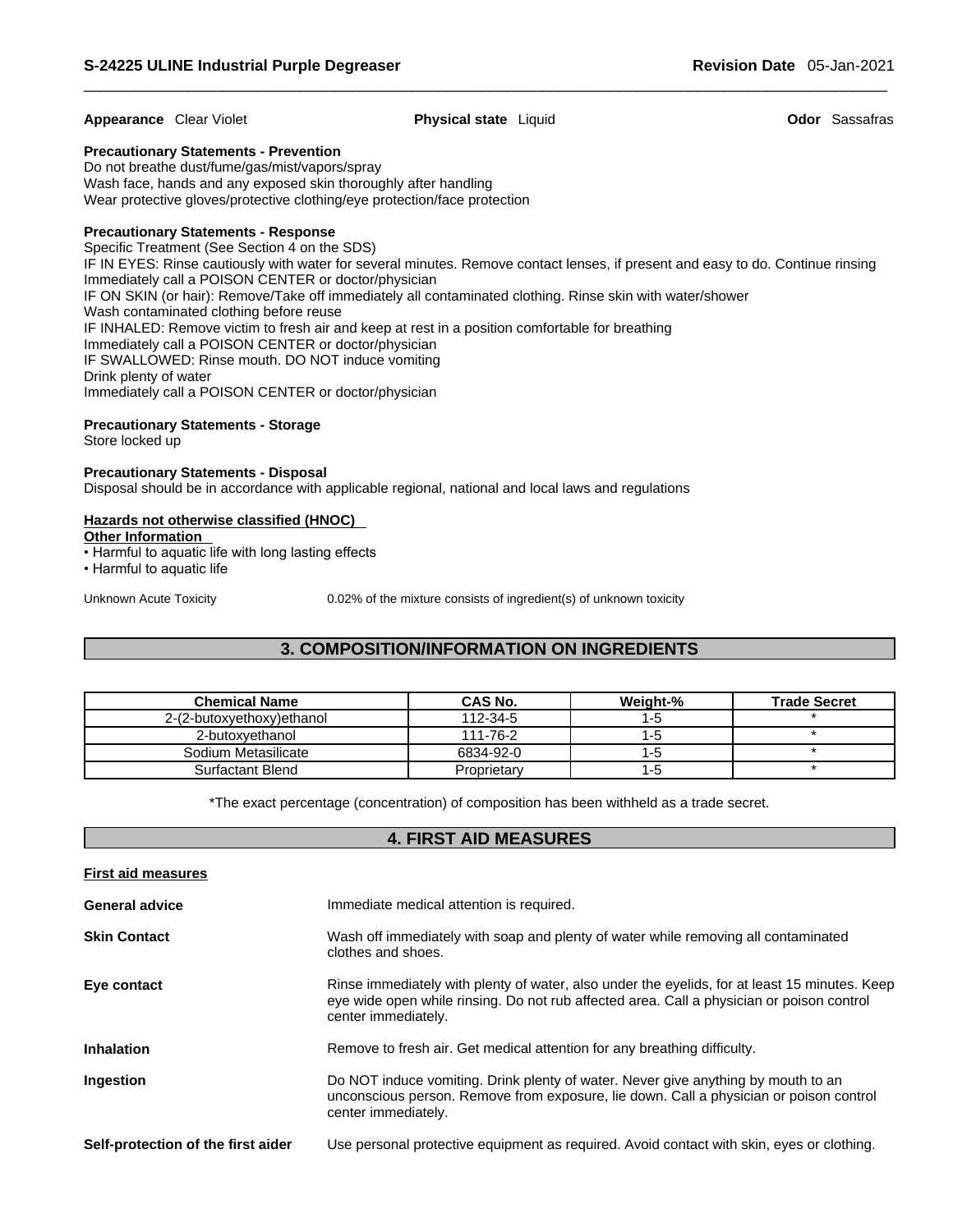### **Most important symptoms and effects, both acute and delayed**

**Symptoms** Any additional important symptoms and effects are described in Section 11: Toxicology Information.

### **Indication of any immediate medical attention and special treatment needed**

**Note to physicians** Product is a corrosive material. Use of gastric lavage or emesis is contraindicated. Possible perforation of stomach or esophagus should be investigated. Do not give chemical antidotes. Asphyxia from glottal edema may occur. Marked decrease in blood pressure may occur with moist rales, frothy sputum, and high pulse pressure. Treat symptomatically.

### **5. FIRE-FIGHTING MEASURES**

### **Suitable extinguishing media**

Use extinguishing measures that are appropriate to local circumstances and the surrounding environment.

**Unsuitable extinguishing media** Caution: Use of water spray when fighting fire may be inefficient.

### **Specific hazards arising from the chemical**

The product causes burns of eyes, skin and mucous membranes. Thermal decomposition can lead to release of irritating and toxic gases and vapors. In the event of fire and/or explosion do not breathe fumes.

**Explosion data Sensitivity to Mechanical Impact** None. **Sensitivity to Static Discharge** None.

### **Protective equipment and precautions for firefighters**

As in any fire, wear self-contained breathing apparatus pressure-demand, MSHA/NIOSH (approved or equivalent) and full protective gear.

### **6. ACCIDENTAL RELEASE MEASURES**

### **Personal precautions, protective equipment and emergency procedures**

| <b>Personal precautions</b>                          | Avoid contact with skin, eyes or clothing. Evacuate personnel to safe areas. Keep people<br>away from and upwind of spill/leak. Use personal protective equipment as required.                                                                                                                              |
|------------------------------------------------------|-------------------------------------------------------------------------------------------------------------------------------------------------------------------------------------------------------------------------------------------------------------------------------------------------------------|
| <b>Environmental precautions</b>                     |                                                                                                                                                                                                                                                                                                             |
| <b>Environmental precautions</b>                     | Do not allow into any storm sewer drains, lakes, streams, ponds, estuaries, oceans or other<br>surface water bodies. Should not be released into the environment. Dispose of according to<br>all local city, state and federal rules and regulations.                                                       |
| Methods and material for containment and cleaning up |                                                                                                                                                                                                                                                                                                             |
| <b>Methods for containment</b>                       | Prevent further leakage or spillage if safe to do so.                                                                                                                                                                                                                                                       |
| Methods for cleaning up                              | Dike far ahead of liquid spill for later disposal. Soak up with inert absorbent material. Take<br>up mechanically, placing in appropriate containers for disposal. Clean contaminated surface<br>thoroughly. Prevent product from entering drains. Dam up. After cleaning, flush away traces<br>with water. |

### **7. HANDLING AND STORAGE**

**Precautions for safe handling**

**Advice on safe handling** Use personal protective equipment as required.Avoid contact with skin, eyes or clothing. Ensure adequate ventilation, especially in confined areas. In case of insufficient ventilation, wear suitable respiratory equipment. Use only with adequate ventilation and in closed systems.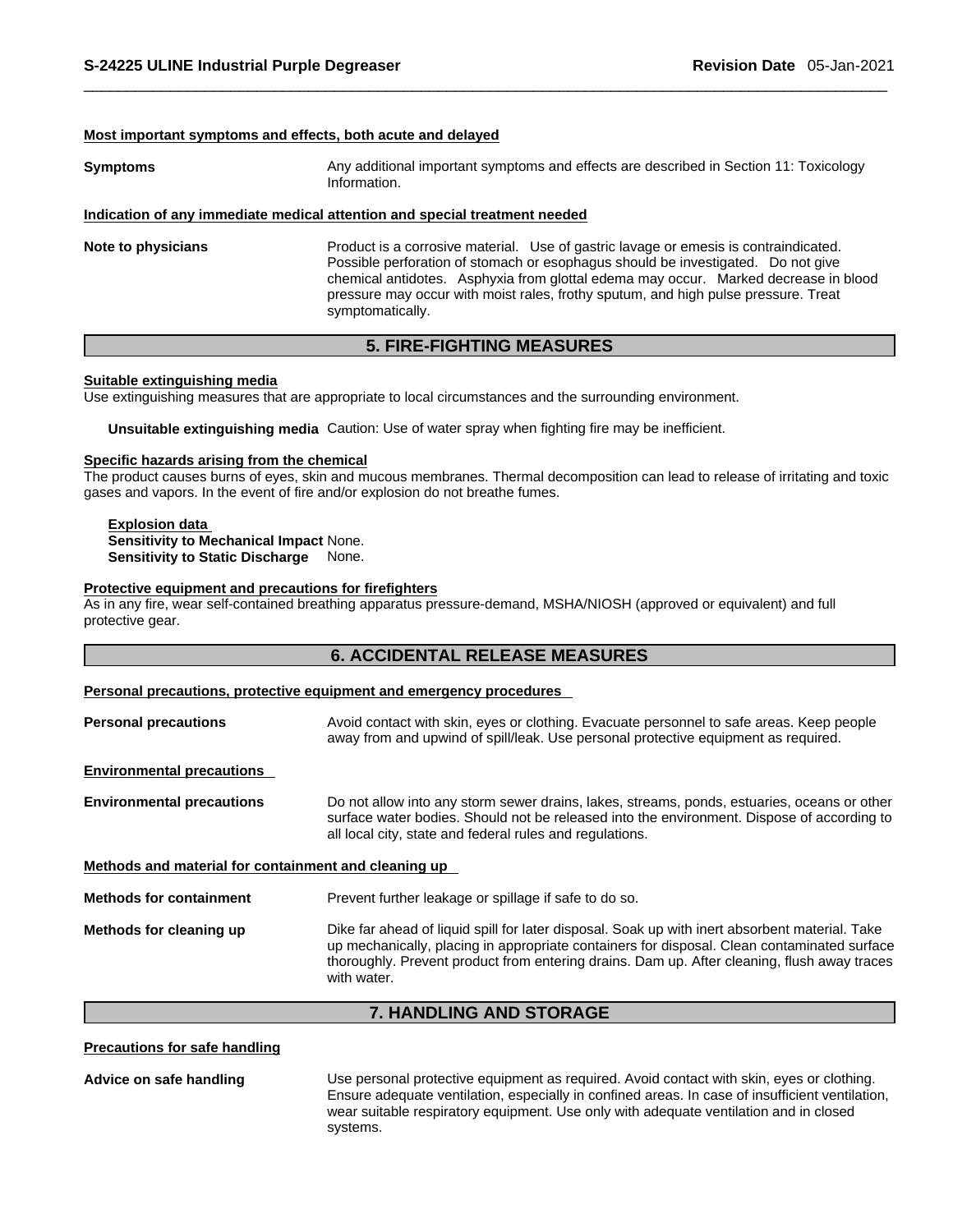### **Conditions for safe storage, including any incompatibilities**

**Storage Conditions** Keep out of the reach of children. Keep container tightly closed in a dry and well-ventilated place. Keep in properly labeled containers.

**Incompatible materials** Incompatible with strong acids and bases. Incompatible with oxidizing agents.

### **8. EXPOSURE CONTROLS/PERSONAL PROTECTION**

### **Control parameters**

### **Exposure Guidelines** .

| <b>Chemical Name</b>          | <b>ACGIH TLV</b>               | <b>OSHA PEL</b>                                                                                                            | <b>NIOSH IDLH</b>                                        |
|-------------------------------|--------------------------------|----------------------------------------------------------------------------------------------------------------------------|----------------------------------------------------------|
| 2-(2-butoxyethoxy)ethanol     | TWA: 10 ppm inhalable fraction |                                                                                                                            |                                                          |
| 112-34-5                      | and vapor                      |                                                                                                                            |                                                          |
| 2-butoxyethanol<br>111-76-2   | TWA: 20 ppm                    | TWA: 50 ppm<br>TWA: 240 mg/m <sup>3</sup><br>(vacated) TWA: 25 ppm<br>(vacated) TWA: 120 mg/m <sup>3</sup><br>(vacated) S* | IDLH: 700 ppm<br>TWA: 5 ppm<br>TWA: $24 \text{ mg/m}^3$  |
| Sodium Hydroxide<br>1310-73-2 | Ceiling: $2 \text{ mg/m}^3$    | TWA: $2 \text{ mg/m}^3$<br>(vacated) Ceiling: 2 mg/m <sup>3</sup>                                                          | IDLH: $10 \text{ mg/m}^3$<br>Ceiling: $2 \text{ mg/m}^3$ |

*NIOSH IDLH Immediately Dangerous to Life or Health* 

**Other Information** Vacated limits revoked by the Court of Appeals decision in AFL-CIO v.OSHA, 965 F.2d 962 (11th Cir., 1992).

### **Appropriate engineering controls**

| <b>Engineering Controls</b>   | Showers, Eyewash stations & Ventilation systems.                                                                                                                                                                                                                                                                                                                                                            |  |  |  |
|-------------------------------|-------------------------------------------------------------------------------------------------------------------------------------------------------------------------------------------------------------------------------------------------------------------------------------------------------------------------------------------------------------------------------------------------------------|--|--|--|
|                               | Individual protection measures, such as personal protective equipment                                                                                                                                                                                                                                                                                                                                       |  |  |  |
| <b>Eye/face protection</b>    | Tight sealing safety goggles. Wear a face shield if splashing hazard exists.                                                                                                                                                                                                                                                                                                                                |  |  |  |
| Skin and body protection      | Wear impervious protective clothing, including boots, gloves, lab coat, apron or coveralls,<br>as appropriate, to prevent skin contact.                                                                                                                                                                                                                                                                     |  |  |  |
| <b>Respiratory protection</b> | If exposure limits are exceeded or irritation is experienced, NIOSH/MSHA approved<br>respiratory protection should be worn. Positive-pressure supplied air respirators may be<br>required for high airborne contaminant concentrations. Respiratory protection must be<br>provided in accordance with current local regulations.                                                                            |  |  |  |
| <b>General Hygiene</b>        | When using do not eat, drink or smoke. Keep away from food, drink and animal feeding<br>stuffs. Contaminated work clothing should not be allowed out of the workplace. Regular<br>cleaning of equipment, work area and clothing is recommended. Avoid contact with skin,<br>eyes or clothing. Take off all contaminated clothing and wash it before reuse. Wear suitable<br>gloves and eye/face protection. |  |  |  |

# **9. PHYSICAL AND CHEMICAL PROPERTIES**

### **Information on basic physical and chemical properties**

| <b>Physical state</b> | Liquid                   |
|-----------------------|--------------------------|
| Appearance            | <b>Clear Violet</b>      |
| Color                 | Violet                   |
| Odor                  | Sassafras                |
| Odor threshold        | No Information available |
|                       |                          |

**pH**  $12.5 - 13.5$ **Specific Gravity** 1.017 **Viscosity** <25 cP @ 25°C

**Property CONSERVITY CONSERVANCES Property Remarks • Method**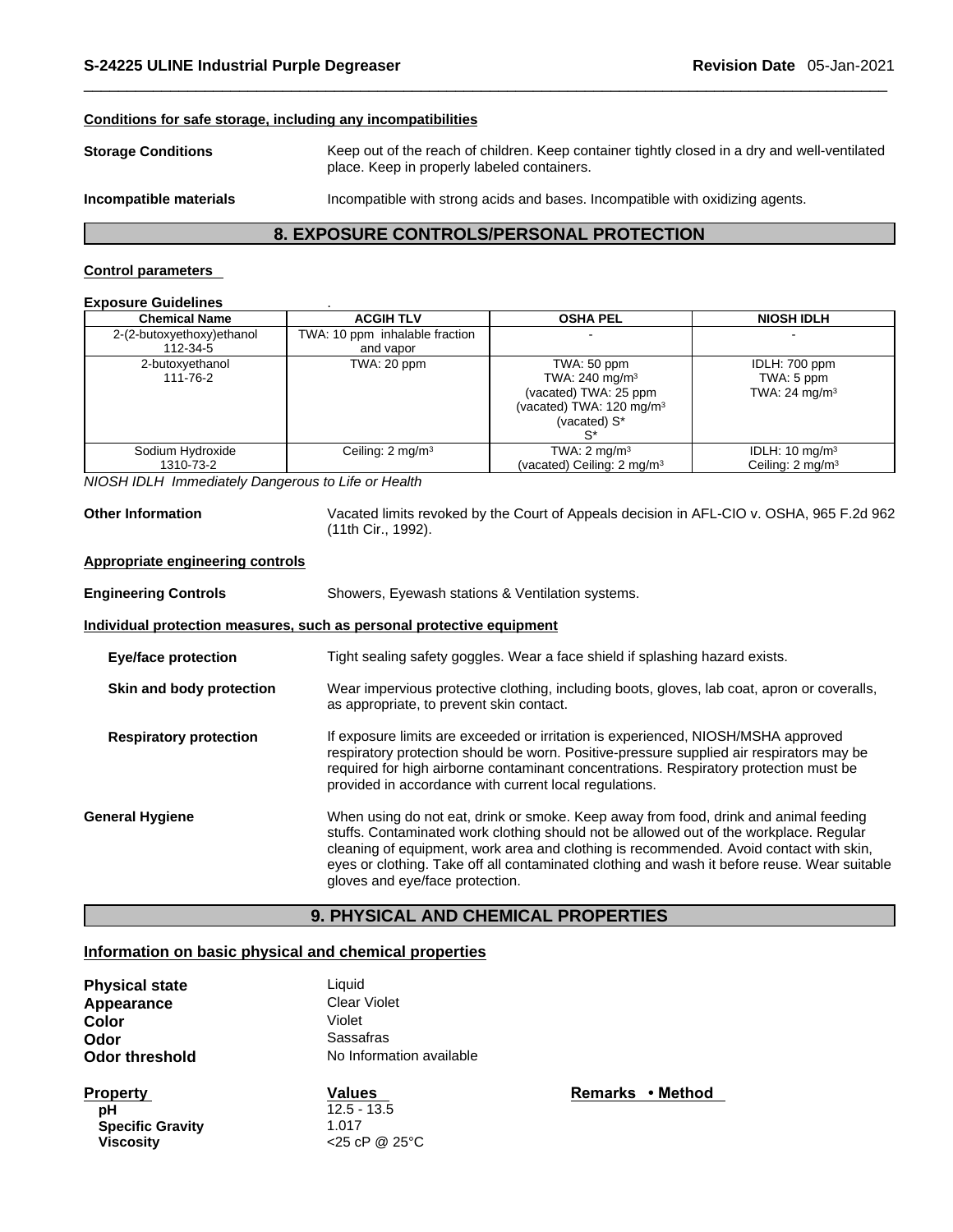| Melting point/freezing point<br><b>Flash point</b><br>Boiling point / boiling range<br><b>Evaporation rate</b><br>Flammability (solid, gas)<br><b>Flammability Limits in Air</b><br>Upper flammability limit:<br>Lower flammability limit:<br>Vapor pressure<br>Vapor density<br><b>Water solubility</b><br><b>Partition coefficient</b> | No Information available<br>None<br>100 °C / 212 °F Degrees<br>No Information available<br>No data available<br>No Information available<br>No Information available<br>No Information available<br>No Information available<br>Complete<br>No Information available<br>No Information available | Not Applicable |
|------------------------------------------------------------------------------------------------------------------------------------------------------------------------------------------------------------------------------------------------------------------------------------------------------------------------------------------|--------------------------------------------------------------------------------------------------------------------------------------------------------------------------------------------------------------------------------------------------------------------------------------------------|----------------|
| <b>Autoignition temperature</b><br><b>Decomposition temperature</b>                                                                                                                                                                                                                                                                      | No Information available                                                                                                                                                                                                                                                                         |                |
| Other Information                                                                                                                                                                                                                                                                                                                        |                                                                                                                                                                                                                                                                                                  |                |
| <b>Density Lbs/Gal</b><br><b>VOC Content (%)</b>                                                                                                                                                                                                                                                                                         | 8.5<br>6 (4% VOC is CARB EXEMPT as LVP)                                                                                                                                                                                                                                                          |                |

# **10. STABILITY AND REACTIVITY**

### **Reactivity**

No data available

### **Chemical stability**

Stable under recommended storage conditions.

### **Possibility of Hazardous Reactions**

None under normal processing.

### **Conditions to avoid**

Exposure to air or moisture over prolonged periods.

### **Incompatible materials**

Incompatible with strong acids and bases. Incompatible with oxidizing agents.

### **Hazardous Decomposition Products**

Thermal decomposition can lead to release of irritating and toxic gases and vapors.

## **11. TOXICOLOGICAL INFORMATION**

### **Information on likely routes of exposure**

| <b>Product Information</b> | The primary effects and toxicity of this material are due to it corrosive nature.                                                                                                                                                          |
|----------------------------|--------------------------------------------------------------------------------------------------------------------------------------------------------------------------------------------------------------------------------------------|
| <b>Inhalation</b>          | Avoid breathing vapors or mists. Breathing of vapor can cause respiratory irritation and<br>inflammation. Breathing of mist or liquid can cause burns to the respiratory tract.                                                            |
| Eye contact                | Avoid contact with eyes. Corrosive. Causes severe eye damage.                                                                                                                                                                              |
| <b>Skin Contact</b>        | Avoid contact with skin. Corrosive. Contact with skin may cause severe irritation and burns.<br>Prolonged or repeated contact may cause absorption to the skin.                                                                            |
| Ingestion                  | Ingestion causes acute irritation and burns to the mucous membranes of the mouth,<br>trachea, esophagus and stomach. Ingestion may result in the absorption of potentially<br>harmful amounts leading to possible liver and kidney damage. |

### **Component Information**

| <b>Chemical Name</b>       | Oral LD50               | Dermal LD50             | <b>Inhalation LC50</b> |
|----------------------------|-------------------------|-------------------------|------------------------|
| 2-(2-butoxyethoxy) ethanol | $= 5660$ mg/kg (Rat)    | $= 2700$ mg/kg (Rabbit) |                        |
| 112-34-5                   |                         |                         |                        |
| 2-butoxyethanol            | ˈRat \<br>= 470 mg/kg ( | $= 435$ mg/kg (Rabbit)  | $= 450$ ppm (Rat) 4 h  |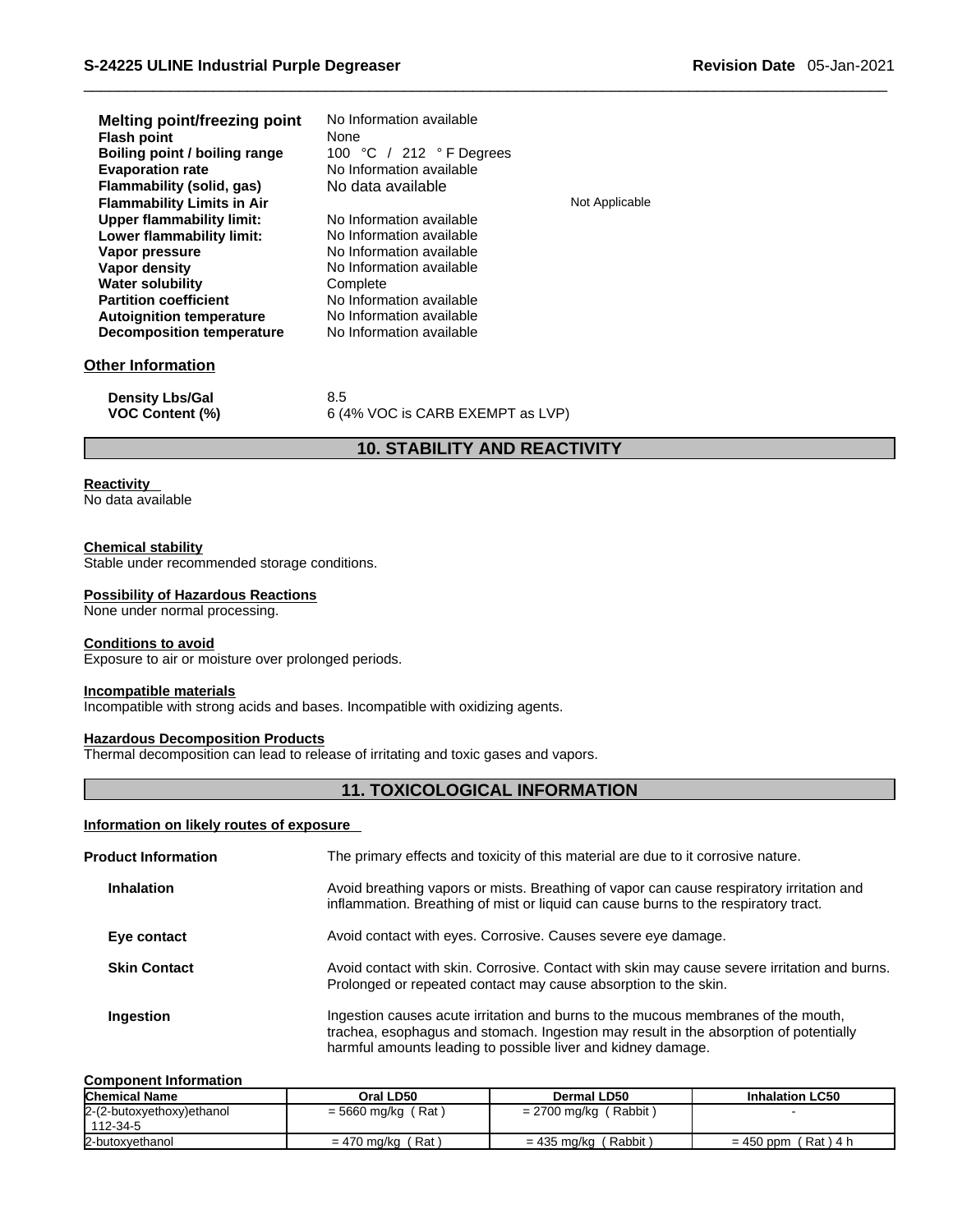| 111-76-2<br>$= 486$ ppm (Rat) 4 h<br>Sodium Metasilicate<br>$= 1153$ mg/kg (Rat)<br>6834-92-0<br>Surfactant Blend<br>$>$ 2000 mg/kg (Rat)<br>$>$ 2000 mg/kg (Rat)<br>Information on toxicological effects<br>No Information available.<br>Delayed and immediate effects as well as chronic effects from short and long-term exposure<br>Causes burns. Extremely corrosive and destructive to tissue. Risk of serious damage to<br><b>Corrosivity</b><br>eyes.<br>No Information available.<br><b>Sensitization</b><br><b>Germ cell mutagenicity</b><br>No Information available.<br>The table below indicates whether each agency has listed any ingredient as a carcinogen.<br>Carcinogenicity<br><b>Chemical Name</b><br><b>NTP</b><br><b>OSHA</b><br><b>ACGIH</b><br><b>IARC</b><br>A <sub>3</sub><br>Group 3<br>111-76-2<br>ACGIH (American Conference of Governmental Industrial Hygienists)<br>A3 - Animal Carcinogen<br>IARC (International Agency for Research on Cancer)<br>Group 3 -Not classifiable as a human carcinogen<br><b>Reproductive toxicity</b><br>No Information available.<br><b>STOT - single exposure</b><br>No Information available.<br><b>STOT - repeated exposure</b><br>No Information available.<br><b>Chronic toxicity</b><br>Chronic exposure to corrosive fumes/gases may cause erosion of the teeth followed by jaw<br>necrosis. Bronchial irritation with chronic cough and frequent attacks of pneumonia are<br>common. Gastrointestinal disturbances may also be seen. Avoid repeated exposure.<br>Possible risk of irreversible effects. May cause adverse effects on the bone marrow and<br>blood-forming system. May cause adverse liver effects.<br>Blood, Central nervous system, EYES, hematopoietic system, Kidney, Liver, Respiratory<br><b>Target organ effects</b><br>system, Skin.<br>No Information available.<br><b>Aspiration hazard</b><br>Numerical measures of toxicity - Product Information<br><b>Unknown Acute Toxicity</b><br>0.02% of the mixture consists of ingredient(s) of unknown toxicity<br>The following values are calculated based on chapter 3.1 of the GHS document .<br><b>ATEmix (oral)</b><br>14,371.70<br>15,199.50<br><b>ATEmix (dermal)</b><br><b>ATEmix (inhalation-dust/mist)</b><br>75.00 |                 |  |  |
|----------------------------------------------------------------------------------------------------------------------------------------------------------------------------------------------------------------------------------------------------------------------------------------------------------------------------------------------------------------------------------------------------------------------------------------------------------------------------------------------------------------------------------------------------------------------------------------------------------------------------------------------------------------------------------------------------------------------------------------------------------------------------------------------------------------------------------------------------------------------------------------------------------------------------------------------------------------------------------------------------------------------------------------------------------------------------------------------------------------------------------------------------------------------------------------------------------------------------------------------------------------------------------------------------------------------------------------------------------------------------------------------------------------------------------------------------------------------------------------------------------------------------------------------------------------------------------------------------------------------------------------------------------------------------------------------------------------------------------------------------------------------------------------------------------------------------------------------------------------------------------------------------------------------------------------------------------------------------------------------------------------------------------------------------------------------------------------------------------------------------------------------------------------------------------------------------------------------------------------------------------------------------|-----------------|--|--|
|                                                                                                                                                                                                                                                                                                                                                                                                                                                                                                                                                                                                                                                                                                                                                                                                                                                                                                                                                                                                                                                                                                                                                                                                                                                                                                                                                                                                                                                                                                                                                                                                                                                                                                                                                                                                                                                                                                                                                                                                                                                                                                                                                                                                                                                                            |                 |  |  |
|                                                                                                                                                                                                                                                                                                                                                                                                                                                                                                                                                                                                                                                                                                                                                                                                                                                                                                                                                                                                                                                                                                                                                                                                                                                                                                                                                                                                                                                                                                                                                                                                                                                                                                                                                                                                                                                                                                                                                                                                                                                                                                                                                                                                                                                                            |                 |  |  |
|                                                                                                                                                                                                                                                                                                                                                                                                                                                                                                                                                                                                                                                                                                                                                                                                                                                                                                                                                                                                                                                                                                                                                                                                                                                                                                                                                                                                                                                                                                                                                                                                                                                                                                                                                                                                                                                                                                                                                                                                                                                                                                                                                                                                                                                                            |                 |  |  |
|                                                                                                                                                                                                                                                                                                                                                                                                                                                                                                                                                                                                                                                                                                                                                                                                                                                                                                                                                                                                                                                                                                                                                                                                                                                                                                                                                                                                                                                                                                                                                                                                                                                                                                                                                                                                                                                                                                                                                                                                                                                                                                                                                                                                                                                                            |                 |  |  |
|                                                                                                                                                                                                                                                                                                                                                                                                                                                                                                                                                                                                                                                                                                                                                                                                                                                                                                                                                                                                                                                                                                                                                                                                                                                                                                                                                                                                                                                                                                                                                                                                                                                                                                                                                                                                                                                                                                                                                                                                                                                                                                                                                                                                                                                                            | <b>Symptoms</b> |  |  |
|                                                                                                                                                                                                                                                                                                                                                                                                                                                                                                                                                                                                                                                                                                                                                                                                                                                                                                                                                                                                                                                                                                                                                                                                                                                                                                                                                                                                                                                                                                                                                                                                                                                                                                                                                                                                                                                                                                                                                                                                                                                                                                                                                                                                                                                                            |                 |  |  |
|                                                                                                                                                                                                                                                                                                                                                                                                                                                                                                                                                                                                                                                                                                                                                                                                                                                                                                                                                                                                                                                                                                                                                                                                                                                                                                                                                                                                                                                                                                                                                                                                                                                                                                                                                                                                                                                                                                                                                                                                                                                                                                                                                                                                                                                                            |                 |  |  |
|                                                                                                                                                                                                                                                                                                                                                                                                                                                                                                                                                                                                                                                                                                                                                                                                                                                                                                                                                                                                                                                                                                                                                                                                                                                                                                                                                                                                                                                                                                                                                                                                                                                                                                                                                                                                                                                                                                                                                                                                                                                                                                                                                                                                                                                                            |                 |  |  |
|                                                                                                                                                                                                                                                                                                                                                                                                                                                                                                                                                                                                                                                                                                                                                                                                                                                                                                                                                                                                                                                                                                                                                                                                                                                                                                                                                                                                                                                                                                                                                                                                                                                                                                                                                                                                                                                                                                                                                                                                                                                                                                                                                                                                                                                                            |                 |  |  |
|                                                                                                                                                                                                                                                                                                                                                                                                                                                                                                                                                                                                                                                                                                                                                                                                                                                                                                                                                                                                                                                                                                                                                                                                                                                                                                                                                                                                                                                                                                                                                                                                                                                                                                                                                                                                                                                                                                                                                                                                                                                                                                                                                                                                                                                                            |                 |  |  |
|                                                                                                                                                                                                                                                                                                                                                                                                                                                                                                                                                                                                                                                                                                                                                                                                                                                                                                                                                                                                                                                                                                                                                                                                                                                                                                                                                                                                                                                                                                                                                                                                                                                                                                                                                                                                                                                                                                                                                                                                                                                                                                                                                                                                                                                                            |                 |  |  |
|                                                                                                                                                                                                                                                                                                                                                                                                                                                                                                                                                                                                                                                                                                                                                                                                                                                                                                                                                                                                                                                                                                                                                                                                                                                                                                                                                                                                                                                                                                                                                                                                                                                                                                                                                                                                                                                                                                                                                                                                                                                                                                                                                                                                                                                                            | 2-butoxyethanol |  |  |
|                                                                                                                                                                                                                                                                                                                                                                                                                                                                                                                                                                                                                                                                                                                                                                                                                                                                                                                                                                                                                                                                                                                                                                                                                                                                                                                                                                                                                                                                                                                                                                                                                                                                                                                                                                                                                                                                                                                                                                                                                                                                                                                                                                                                                                                                            |                 |  |  |
|                                                                                                                                                                                                                                                                                                                                                                                                                                                                                                                                                                                                                                                                                                                                                                                                                                                                                                                                                                                                                                                                                                                                                                                                                                                                                                                                                                                                                                                                                                                                                                                                                                                                                                                                                                                                                                                                                                                                                                                                                                                                                                                                                                                                                                                                            |                 |  |  |
|                                                                                                                                                                                                                                                                                                                                                                                                                                                                                                                                                                                                                                                                                                                                                                                                                                                                                                                                                                                                                                                                                                                                                                                                                                                                                                                                                                                                                                                                                                                                                                                                                                                                                                                                                                                                                                                                                                                                                                                                                                                                                                                                                                                                                                                                            |                 |  |  |
|                                                                                                                                                                                                                                                                                                                                                                                                                                                                                                                                                                                                                                                                                                                                                                                                                                                                                                                                                                                                                                                                                                                                                                                                                                                                                                                                                                                                                                                                                                                                                                                                                                                                                                                                                                                                                                                                                                                                                                                                                                                                                                                                                                                                                                                                            |                 |  |  |

# **12. ECOLOGICAL INFORMATION**

### **Ecotoxicity**

0.02% of the mixture consists of components(s) of unknown hazards to the aquatic environment

| <b>Chemical Name</b>      | Algae/aquatic plants   | <b>Fish</b>                       | <b>Crustacea</b>              |
|---------------------------|------------------------|-----------------------------------|-------------------------------|
| 2-(2-butoxyethoxy)ethanol | 100: 96 h Desmodesmus  | 1300: 96 h Lepomis macrochirus    | 100: 48 h Daphnia magna mg/L  |
| 112-34-5                  | subspicatus mg/L EC50  | mg/L LC50 static                  | EC50                          |
| 2-butoxyethanol           |                        | 1490: 96 h Lepomis macrochirus    | 1000: 48 h Daphnia magna mg/L |
| 111-76-2                  |                        | mg/L LC50 static                  | EC50                          |
|                           |                        | 2950: 96 h Lepomis macrochirus    |                               |
|                           |                        | ma/L LC50                         |                               |
| Sodium Metasilicate       |                        | 210: 96 h Brachydanio rerio mg/L  |                               |
| 6834-92-0                 |                        | LC50                              |                               |
|                           |                        | 210: 96 h Brachydanio rerio mg/L  |                               |
|                           |                        | LC50 semi-static                  |                               |
| Surfactant Blend          |                        | 1.2: 96 h Oncorhynchus mykiss     | 5.3: 48 h Daphnia mg/L LC50   |
|                           |                        | mg/L LC50                         |                               |
| Tetrasodium EDTA          | 1.01: 72 h Desmodesmus | 41: 96 h Lepomis macrochirus mg/L |                               |
| $64-02-8$                 | subspicatus mg/L EC50  | LC50 static                       |                               |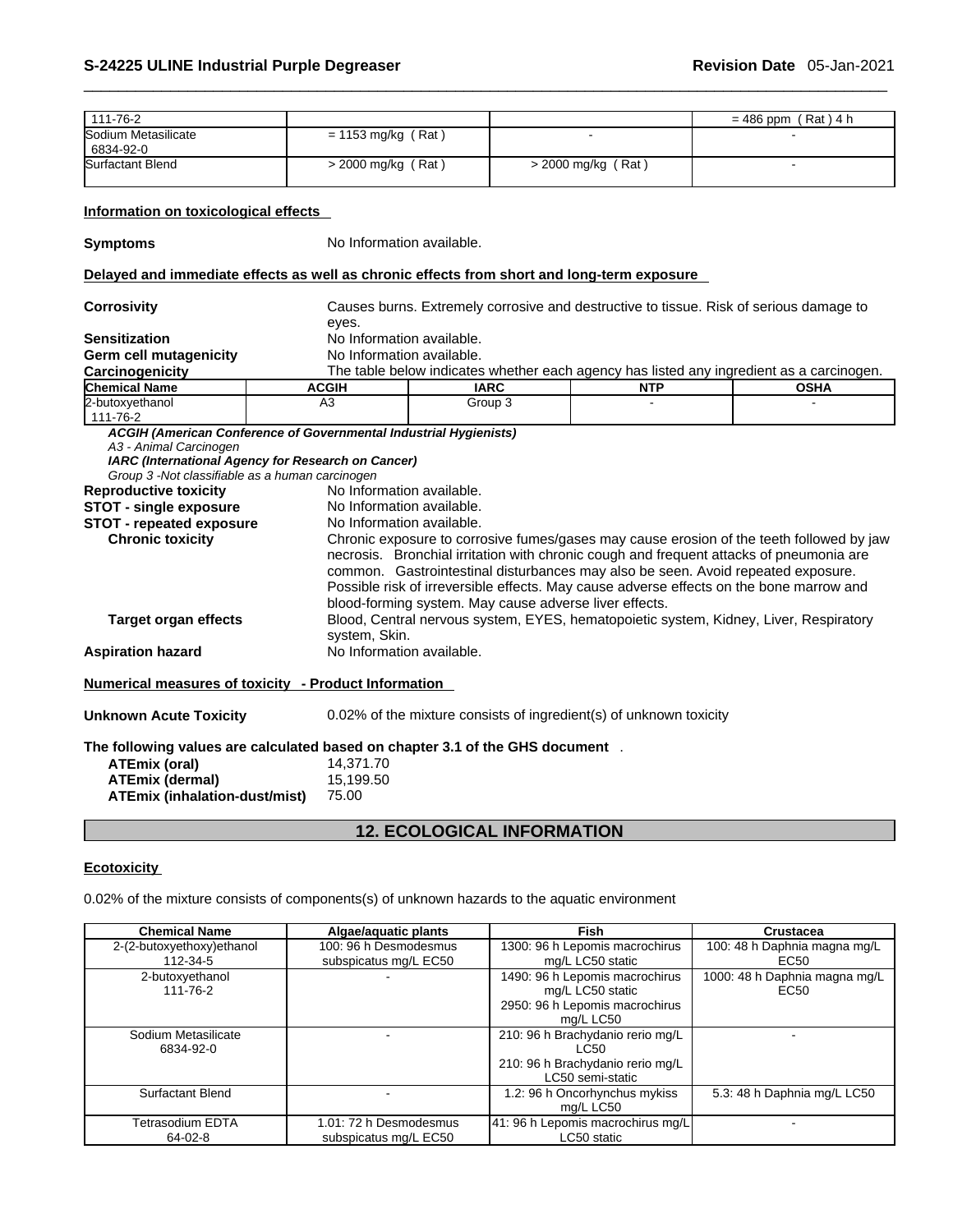|                             | 59.8: 96 h Pimephales promelas                            |
|-----------------------------|-----------------------------------------------------------|
|                             | mg/L LC50 static                                          |
| Sodium Hydroxide            | 45.4: 96 h Oncorhynchus mykiss                            |
| 1310-73-2                   | mg/L LC50 static                                          |
| Trisodium nitrilotriacetate | 175 - 225: 96 h Lepomis<br>560 - 1000: 48 h Daphnia magna |
| 5064-31-3                   | macrochirus mg/L LC50 static<br>mg/L LC50                 |
|                             | 560 - 1000: 96 h Oryzias latipes                          |
|                             | mg/L LC50                                                 |
|                             | 560 - 1000: 96 h Oryzias latipes                          |
|                             | mg/L LC50 semi-static                                     |
|                             | 560 - 1000: 96 h Poecilia reticulata                      |
|                             | mg/L LC50                                                 |
|                             | 560 - 1000: 96 h Poecilia reticulata                      |
|                             | mg/L LC50 semi-static                                     |
|                             | 72 - 133: 96 h Oncorhynchus                               |
|                             | mykiss mg/L LC50 static                                   |
|                             | 93 - 170: 96 h Pimephales promelas                        |
|                             | mg/L LC50 flow-through                                    |
|                             | 114: 96 h Pimephales promelas                             |
|                             | mg/L LC50                                                 |
|                             | 252: 96 h Lepomis macrochirus                             |
|                             | mg/L LC50                                                 |
|                             | 470: 96 h Pimephales promelas                             |
|                             | mg/L LC50 static                                          |

### **Persistence and degradability**

No Information available.

### **Bioaccumulation**

Bioaccumulative potential.

| <b>Chemical Name</b> | coefficient<br>artitior<br>п |
|----------------------|------------------------------|
| wethanol             | ۱o.<br>U.O                   |
| 70 O<br>444<br>-סי   |                              |

**Other adverse effects** No Information available

# **13. DISPOSAL CONSIDERATIONS**

| Waste treatment methods |                                                                                                        |  |  |  |
|-------------------------|--------------------------------------------------------------------------------------------------------|--|--|--|
| Disposal of wastes      | Disposal should be in accordance with applicable regional, national and local laws and<br>regulations. |  |  |  |
| Contaminated packaging  | Do not reuse container.                                                                                |  |  |  |

This product contains one or more substances that are listed with the State of California as a hazardous waste.

# **14. TRANSPORT INFORMATION**

The basic description below is specific to the container size. This information is provided for at a glance DOT information. Please refer to the container and/or shipping papers for the appropriate shipping description before tendering this material for shipment. For additional information, please contact the distributor listed in section 1 of this SDS.

**DOT** Not regulated

**TDG** Not regulated

**International Inventories DSL/NDSL** 

# **15. REGULATORY INFORMATION**

Complies<br>Complies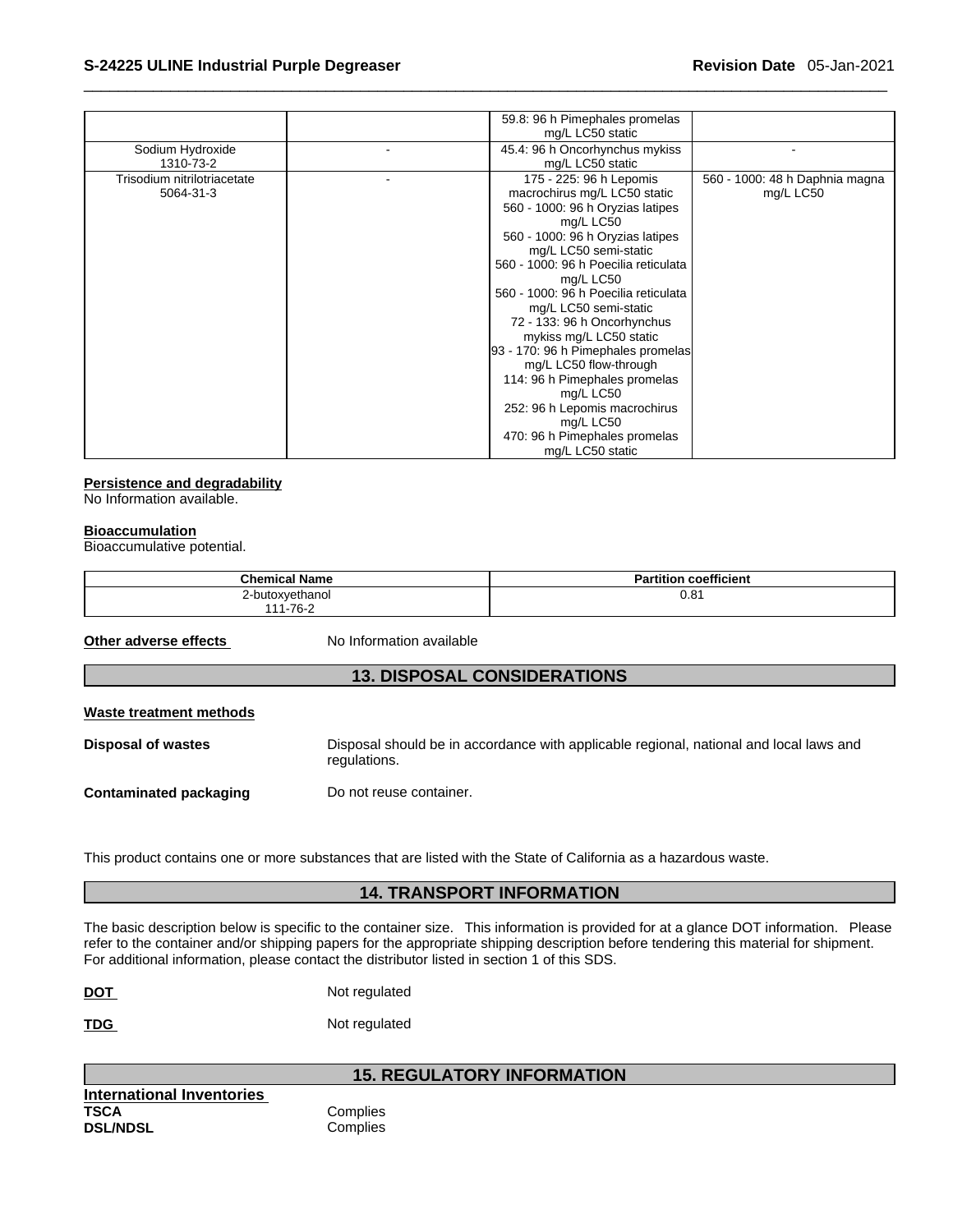### **Legend:**

**TSCA** - United States Toxic Substances Control Act Section 8(b) Inventory **DSL/NDSL** - Canadian Domestic Substances List/Non-Domestic Substances List

### **US Federal Regulations**

### **SARA 313**

Section 313 of Title III of the Superfund Amendments and Reauthorization Act of 1986 (SARA). This product contains a chemical or chemicals which are subject to the reporting requirements of the Act and Title 40 of the Code of Federal Regulations, Part 372

| <b>Chemical Name</b>                  | SARA 313 - Threshold Values % |
|---------------------------------------|-------------------------------|
| 2-(2-butoxyethoxy) ethanol - 112-34-5 | 1.0                           |
| 2-butoxyethanol - 111-76-2            | 1.0                           |
| <b>SARA 311/312 Hazard Categories</b> |                               |
| Acute health hazard                   | Yes                           |
| <b>Chronic Health Hazard</b>          | Yes                           |
| Fire hazard                           | No                            |
| Sudden release of pressure hazard     | No                            |
| <b>Reactive Hazard</b>                | No                            |

### **CWA** (Clean Water Act)

This product contains the following substances which are regulated pollutants pursuant to the Clean Water Act (40 CFR 122.21 and 40 CFR 122.42)

### **CERCLA**

This material, as supplied, contains one or more substances regulated as a hazardous substance under the Comprehensive Environmental Response Compensation and Liability Act (CERCLA) (40 CFR 302)

### **US State Regulations**

### **California Proposition 65**

This product has been evaluated and does not require warning labeling under California Proposition 65.

### **U.S. State Right-to-Know Regulations**

| <b>Chemical Name</b>                     | <b>New Jersey</b> | <b>Massachusetts</b> | Pennsylvania |
|------------------------------------------|-------------------|----------------------|--------------|
| 2-(2-butoxyethoxy)ethanol<br>112-34-5    |                   |                      |              |
| 2-butoxyethanol<br>111-76-2              |                   |                      |              |
| Sodium Hydroxide<br>1310-73-2            |                   |                      |              |
| Trisodium nitrilotriacetate<br>5064-31-3 |                   |                      |              |

### **U.S. EPA Label Information**

### **EPA Pesticide Registration Number** Not Applicable

D2A - Very toxic materials D2B - Toxic materials Non-controlled

# **16. OTHER INFORMATION**

| <b>NFPA</b> | <b>Health hazards</b> 3 | Flammability | <b>Instability</b>      | <b>Physical and Chemical</b><br><b>Properties</b> |
|-------------|-------------------------|--------------|-------------------------|---------------------------------------------------|
| <b>HMIS</b> | <b>Health hazards</b>   | Flammability | <b>Physical hazards</b> | <b>Personal protection</b> B                      |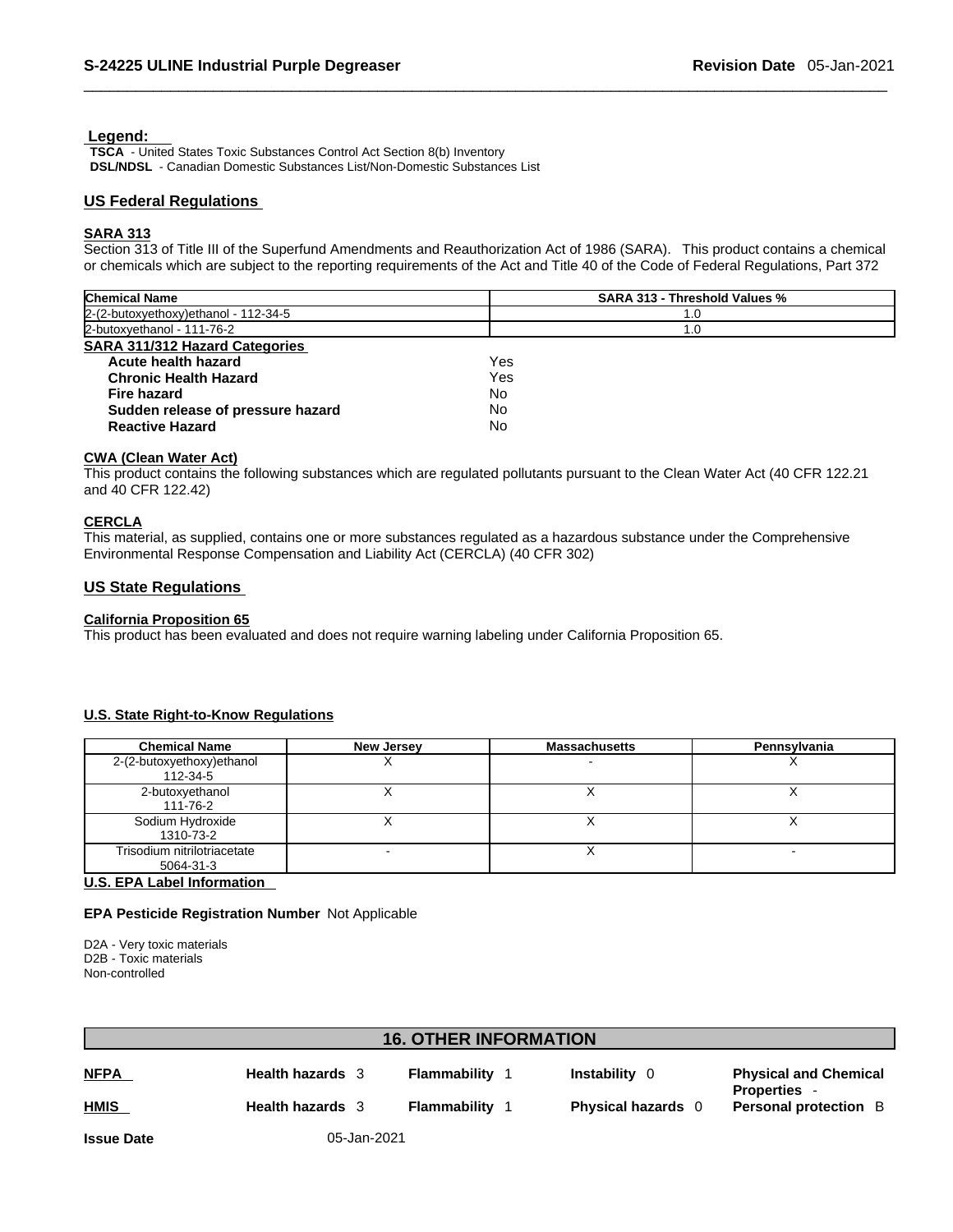**Revision Date** 05-Jan-2021 **Revision Note**  No Information available **Disclaimer**

**The information provided in this Safety Data Sheet is correct to the best of our knowledge, information and belief at the date of its publication. The information given is designed only as a guidance for safe handling, use, processing, storage, transportation, disposal and release and is not to be considered a warranty or quality specification. The information relates only to the specific material designated and may not be valid for such material used in combination with any other materials or in any process, unless specified in the text.** 

**End of Safety Data Sheet**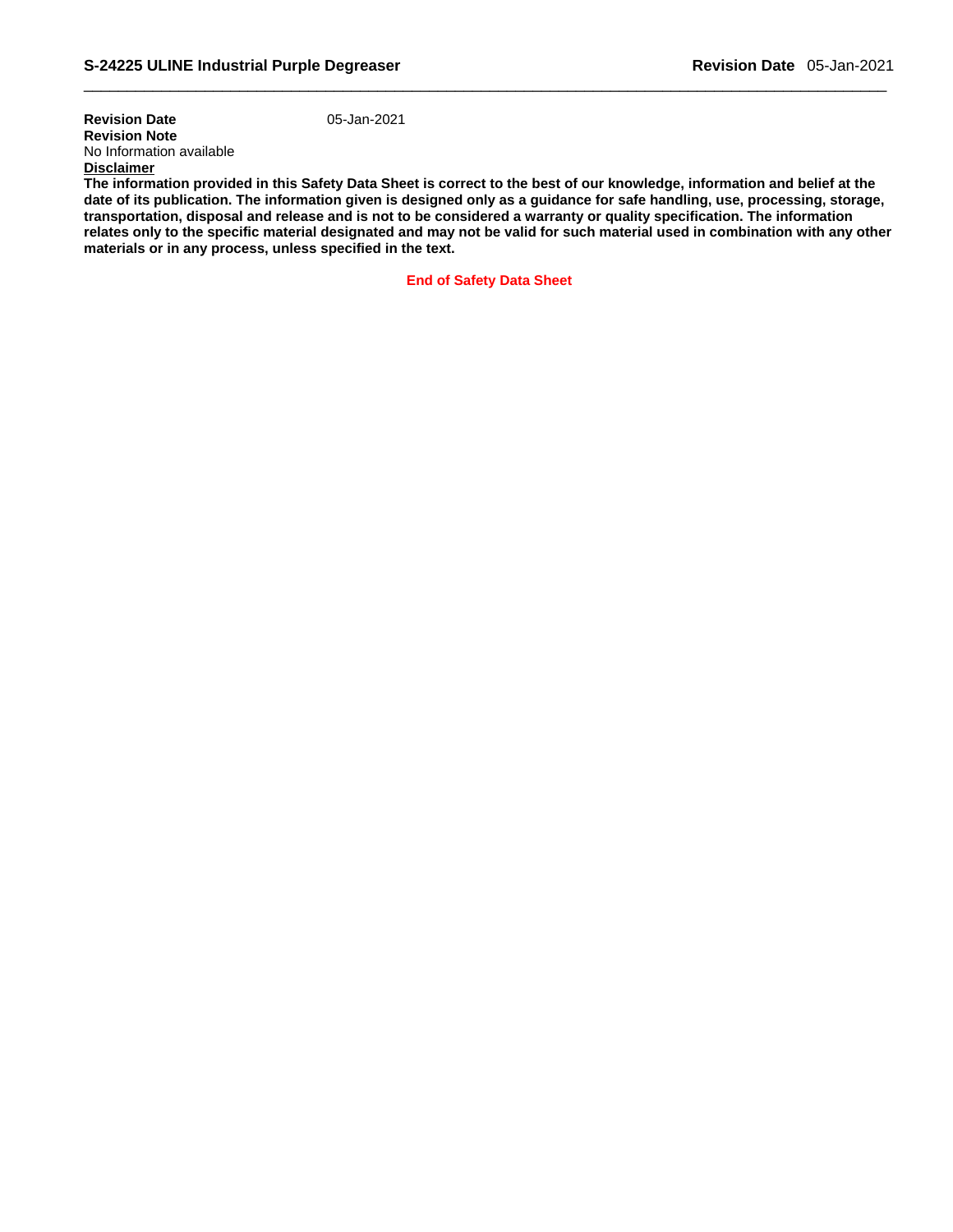

**Fecha de emisión** 05-ene.-2021 **Fecha de revisión** 05-ene.-2021 **Versión** 1

# **1. IDENTIFICACIÓN DE LA SUSTANCIA QUÍMICA PELIGROSA O MEZCLA Y DEL PROVEEDOR O**<br> **1. IDENTIFICACIÓN DE LA SUSTANCIA QUÍMICA PELIGROSA O MEZCLA Y DEL PROVEEDOR O**<br> **EABRICANTE**<br>
POPIFICACIÓN DE LA SUSTANCIA QUÍMICA PELIGRO **FABRICANTE**

**LA HOJA DE DATOS DE SEGURIDAD** 

| <b>Clasificación</b>                                               |                                                                                                            |
|--------------------------------------------------------------------|------------------------------------------------------------------------------------------------------------|
|                                                                    | 2. IDENTIFICACIÓN DE LOS PELIGROS                                                                          |
| Número de teléfono en caso de emergencia<br>Teléfono de emergencia | Chemtrec 1-800-424-9300                                                                                    |
| Datos del proveedor o<br>fabricante Nombre de la<br>empresa        | <b>ULINE</b><br>12575 Uline Drive<br>Pleasant Prairie, WI<br>53158 (800) 295-5510<br>http://www.uline.com/ |
| Otros medios de identificación<br><b>Sinónimos</b>                 | Ninguno(a)                                                                                                 |
| Identificador del producto<br>Nombre del producto                  | ULINE Industrial Purple Degreaser                                                                          |

### **Clasificación**

### **Categoría de peligro de OSHA**

La Norma de Comunicación de Riesgos de OSHA de 2012 (29 CFR 1910.1200) considera peligrosa esta sustancia química

| Toxicidad aguda por vía oral               | No está clasificado    |
|--------------------------------------------|------------------------|
| Toxicidad aguda por vía cutánea            | No está clasificado    |
| Corrosión/irritación cutánea               | Categoría <sup>-</sup> |
| Lesiones oculares graves/irritación ocular | Categoria              |

**Elementos de la etiqueta del SGA** 

**Información general de emergencia** 

# **Peligro**

### **Indicaciones de peligro**

Provoca graves quemaduras en la piel y lesiones oculares



 $\_$  ,  $\_$  ,  $\_$  ,  $\_$  ,  $\_$  ,  $\_$  ,  $\_$  ,  $\_$  ,  $\_$  ,  $\_$  ,  $\_$  ,  $\_$  ,  $\_$  ,  $\_$  ,  $\_$  ,  $\_$  ,  $\_$  ,  $\_$  ,  $\_$  ,  $\_$  ,  $\_$  ,  $\_$  ,  $\_$  ,  $\_$  ,  $\_$  ,  $\_$  ,  $\_$  ,  $\_$  ,  $\_$  ,  $\_$  ,  $\_$  ,  $\_$  ,  $\_$  ,  $\_$  ,  $\_$  ,  $\_$  ,  $\_$  ,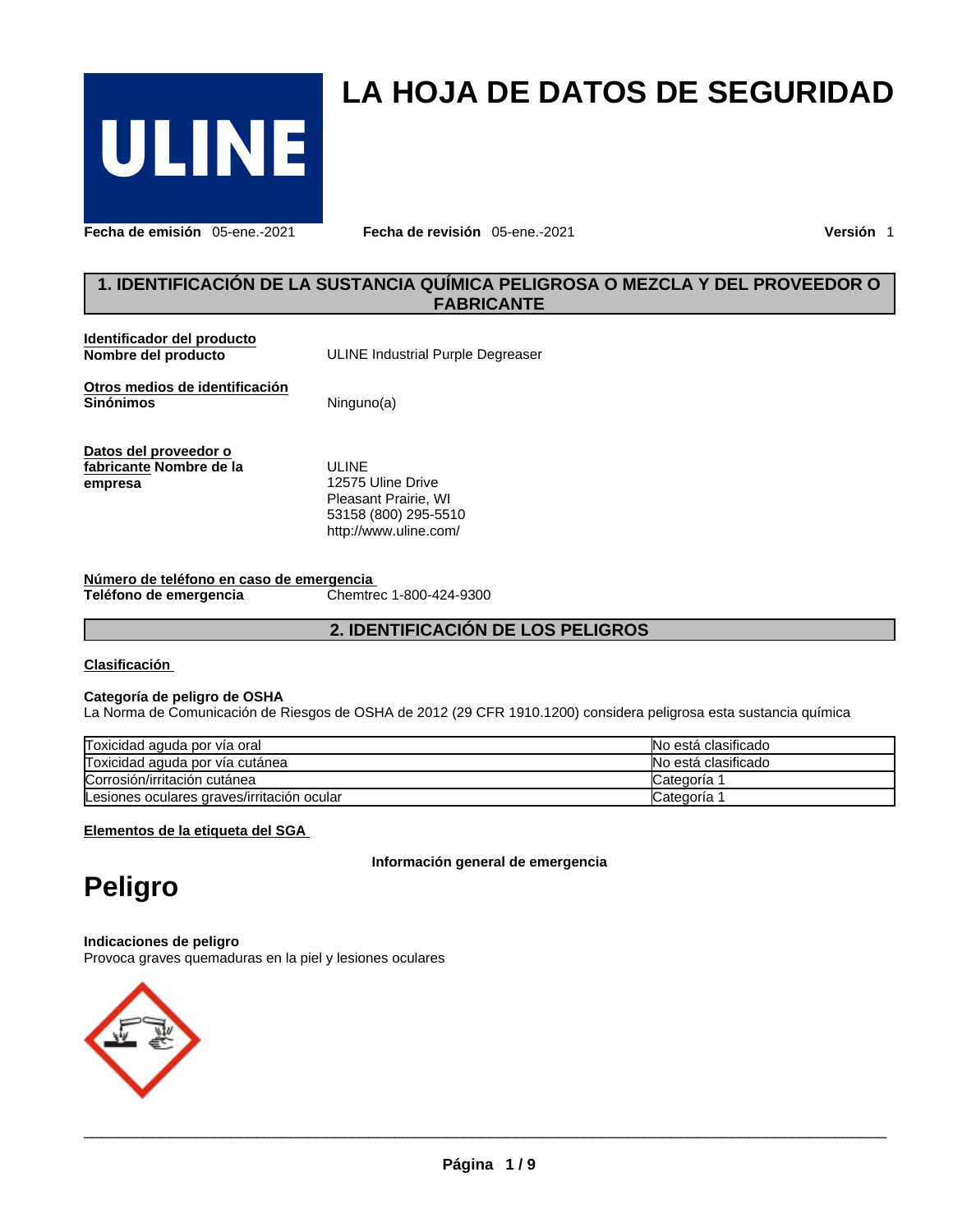### **Aspecto** Transparente Violeta **Estado físico** Líquido **Olor** Sassafras

### **Consejos de prudencia - Prevención**

No respirar polvos / humos / gases / nieblas / vapores / aerosoles Lavarse la cara, las manos y la piel cuidadosamente después de la manipulación Usar guantes / ropa de protección / equipo de protección para la cara / los ojos

### **Consejos de prudencia - Respuesta**

Tratamiento específico (véase la sección 4 de la SDS)

En caso de contacto con los ojos: Enjuagar con agua cuidadosamente durante varios minutos. Quitar los lentes de contacto, cuando estén presentes y pueda hacerse con facilidad. Proseguir con el lavado

Llamar inmediatamente a un centro de toxicología o médico

En caso de contacto con la piel (o el pelo), quitar inmediatamente toda la ropa contaminada. Enjuagar la piel con agua o ducharse Lavar la ropa contaminada antes de volverla a usar

En caso de inhalación, transportar la persona al aire libre y mantenerla en una posición que le facilite la respiración

Llamar inmediatamente a un centro de toxicología o médico

EN CASO DE INGESTIÓN: Enjuagar la boca. NO inducir el vómito

# Beber abundante agua

### **Consejos de prudencia - Almacenamiento**

### **Consejos de prudencia - Eliminación**

La eliminación se debe realizar de acuerdo con las leyes y regulaciones regionales, nacionales y locales correspondientes Frecision communication, analysing the lost colored an anti-term interesting or mini-position que in<br>
EN CASO DE INGESTIÓN: Enjuagar la boca. NO inducir el vómito<br>
Beber abundante agua<br>
Llamar inmediatamente a un centro de

# **Peligros no clasificados en otra parte (Peligros n.e.p.)**  EN CASO DE INGESTIÓN: Enjuagar la boca. NO inducir el v<br>EN CASO DE INGESTIÓN: Enjuagar la boca. NO inducir el v<br>Beber abundante agua<br>Llamar inmediatamente a un centro de toxicología o médico<br>Consejos de prudencia - Almacen

- **Otras informaciones**
- 

| Consejos de prudencia - Almacenamiento<br>Guardar bajo llave                                                                                                     |                                                                                     |                      |                    |
|------------------------------------------------------------------------------------------------------------------------------------------------------------------|-------------------------------------------------------------------------------------|----------------------|--------------------|
|                                                                                                                                                                  |                                                                                     |                      |                    |
| Consejos de prudencia - Eliminación<br>La eliminación se debe realizar de acuerdo con las leyes y regulaciones regionales, nacionales y locales correspondientes |                                                                                     |                      |                    |
| Peligros no clasificados en otra parte (Peligros n.e.p.)                                                                                                         |                                                                                     |                      |                    |
| <b>Otras informaciones</b>                                                                                                                                       |                                                                                     |                      |                    |
| · Nocivo para los organismos acuáticos, con efectos nocivos duraderos                                                                                            |                                                                                     |                      |                    |
| • Nocivo para los organismos acuáticos                                                                                                                           |                                                                                     |                      |                    |
| Toxicidad aguda desconocida                                                                                                                                      | El 0.02 por ciento de la mezcla consiste en ingrediente(s) de toxicidad desconocida |                      |                    |
|                                                                                                                                                                  |                                                                                     |                      |                    |
|                                                                                                                                                                  |                                                                                     |                      |                    |
|                                                                                                                                                                  |                                                                                     |                      |                    |
|                                                                                                                                                                  |                                                                                     |                      |                    |
|                                                                                                                                                                  | 3. COMPOSICIÓN/INFORMACIÓN SOBRE LOS COMPONENTES                                    |                      |                    |
|                                                                                                                                                                  |                                                                                     |                      |                    |
| Nombre de la sustancia                                                                                                                                           | Número CAS                                                                          |                      | Secreto industrial |
| 2-(2-butoxyethoxy)ethanol                                                                                                                                        | 112-34-5                                                                            | % en peso<br>$1 - 5$ |                    |
| 2-butoxyethanol                                                                                                                                                  | 111-76-2                                                                            | $1 - 5$              | $\star$            |
| Sodium Metasilicate                                                                                                                                              | 6834-92-0                                                                           | $1 - 5$              | $\star$            |

| <b>Primeros auxilios</b> |                                                                                                                                                                                                                                                                               |
|--------------------------|-------------------------------------------------------------------------------------------------------------------------------------------------------------------------------------------------------------------------------------------------------------------------------|
| Consejo general          | Se requiere atención médica inmediata.                                                                                                                                                                                                                                        |
| Contacto con la piel     | Lavar inmediatamente mediante con abundante agua y jabón, y quítese toda la ropa y<br>calzado contaminados.                                                                                                                                                                   |
| Contacto con los ojos    | Enjuagar inmediatamente con abundante agua, incluyendo debajo de los párpados,<br>durante un mínimo de 15 minutos. Mantener los ojos bien abiertos durante el enjuague. No<br>frotar el lugar afectado. Consultar inmediatamente a un médico o a un Centro de<br>Toxicología. |
| Inhalación               | Trasladar al aire libre. Busque atención médica para cualquier dificultad respiratoria.                                                                                                                                                                                       |
| Ingestión                | No provocar el vómito. Beber abundante agua. No administrar nada por la boca a una<br>persona inconsciente. Retirarse de la exposición, recostarse. Consultar inmediatamente a                                                                                                |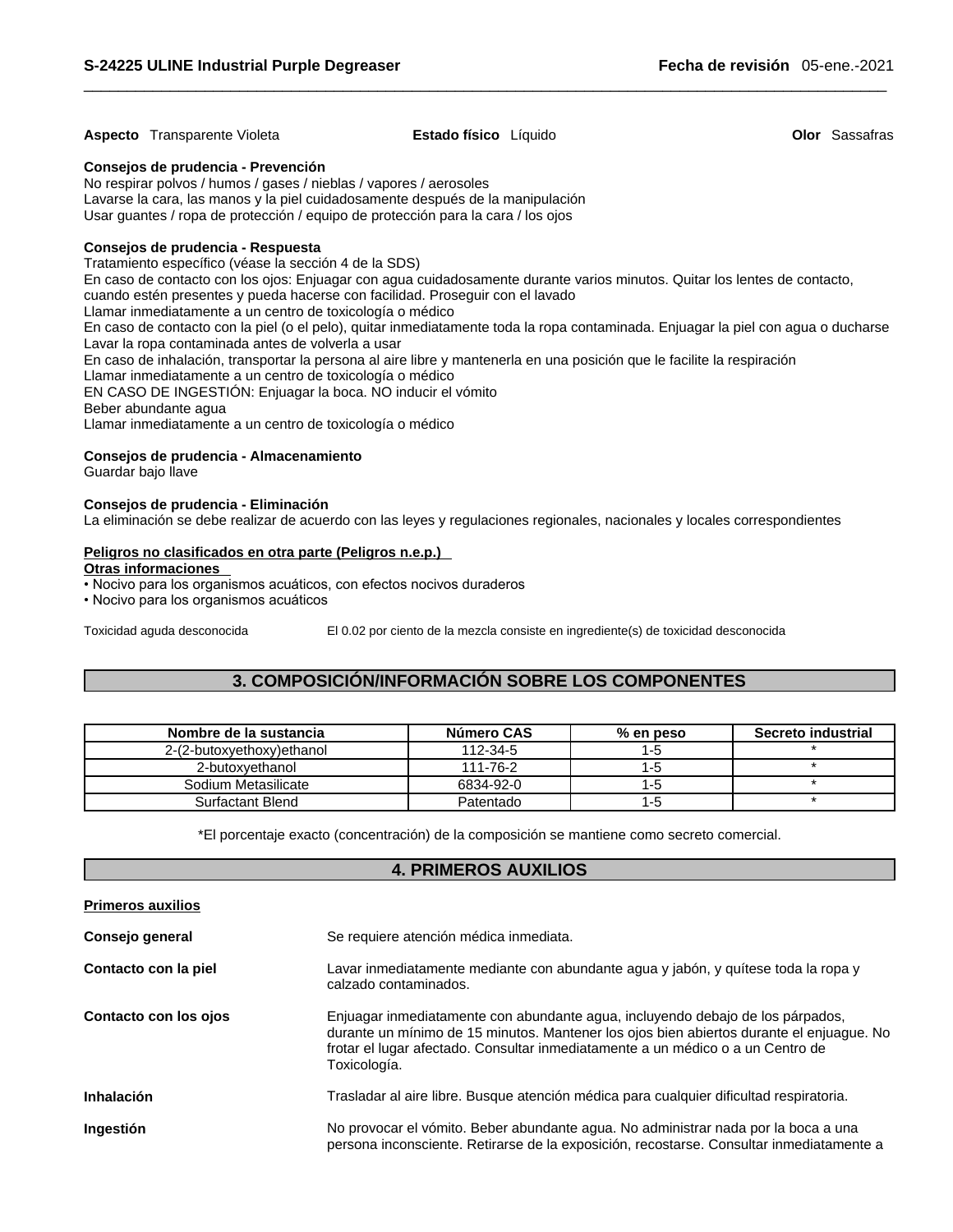un médico o a un Centro de Toxicología.

**Medidas de protección para el personal que dispensa los primeros** los ojos o la ropa. **auxilios**  Utilizar un equipo de protección individual según corresponda. Evitar el contacto con la piel,

### **Principales síntomas y efectos, agudos y retardados**

| Principales síntomas y efectos, agudos y retardados |                                                                                                                                                                                                                                                                                                                                                                                                                                      |
|-----------------------------------------------------|--------------------------------------------------------------------------------------------------------------------------------------------------------------------------------------------------------------------------------------------------------------------------------------------------------------------------------------------------------------------------------------------------------------------------------------|
| <b>Síntomas</b>                                     | Cualquier otros síntomas importantes y efectos se describen en la sección 11: información<br>sobre la toxicidad.                                                                                                                                                                                                                                                                                                                     |
|                                                     | Indicación de la necesidad de recibir atención médica inmediata y, en su caso, de tratamiento especial                                                                                                                                                                                                                                                                                                                               |
| Información para el médico                          | El producto es un material corrosivo. Está contraindicado el uso de lavado gástrico o<br>vómito. Se debe investigar la posible perforación del estómago o del esófago. No<br>administrar antídotos químicos. Puede ocurrir asfixia por edema de glotis. Se puede<br>presentar un descenso marcado de la presión arterial con estertores húmedos, esputo<br>espumoso y presión elevada del pulso. Aplicar un tratamiento sintomático. |
|                                                     | <b>5. MEDIDAS CONTRA INCENDIOS</b>                                                                                                                                                                                                                                                                                                                                                                                                   |

### **Medios de extinción apropiados**

| Medios de extinción no | PRECAUCIÓN: El uso de rocío de agua cuando lucha contra el fuego puede no ser |
|------------------------|-------------------------------------------------------------------------------|
| apropiados             | eficiente.                                                                    |

### **Peligros específicos del producto químico**

| apropiados                                | eficiente.                                                                                                                                                                                            |
|-------------------------------------------|-------------------------------------------------------------------------------------------------------------------------------------------------------------------------------------------------------|
| eligros específicos del producto químico? |                                                                                                                                                                                                       |
|                                           | Il producto causa quemaduras en los ojos, la piel y las membranas mucosas. La descomposición térmica puede provocar la                                                                                |
|                                           | beración de gases y vapores irritantes y tóxicos. En caso de incendio o explosión, no respirar los gases.                                                                                             |
| Datos de explosión                        |                                                                                                                                                                                                       |
| Sensibilidad al impacto                   | Ninguno(a).                                                                                                                                                                                           |
| mecánico                                  |                                                                                                                                                                                                       |
| Sensibilidad a las descargas              | Ninguno(a).                                                                                                                                                                                           |
| estáticas                                 |                                                                                                                                                                                                       |
|                                           | Equipo de protección y precauciones para las personas que combaten incendios<br>Como en cualquier incendio, utilizar un equipo de respiración autónomo con demanda de presión, MSHA/NIOSH (aprobado o |
| quivalente) y ropa de protección total.   |                                                                                                                                                                                                       |
|                                           | 6. MEDIDAS QUE DEBEN TOMARSE EN CASO DE DERRAME ACCIDENTAL O FUGA ACCIDENTAL                                                                                                                          |
|                                           |                                                                                                                                                                                                       |
|                                           | Precauciones personales, equipos de protección y procedimientos de emergencia                                                                                                                         |
| recauciones personales                    | Evitar el contacto con la piel, los ojos o la ropa. Evacuar al personal hacia áreas seguras.                                                                                                          |

### **Equipo de protección y precauciones para las personas que combaten incendios**

### **Precauciones personales, equipos de protección y procedimientos de emergencia**

| <b>Precauciones personales</b> | Evitar el contacto con la piel, los ojos o la ropa. Evacuar al personal hacia áreas seguras. |
|--------------------------------|----------------------------------------------------------------------------------------------|
|                                | Mantener a las personas alejadas y contra el viento en caso de derrames o fugas. Utilizar    |
|                                | un equipo de protección individual según corresponda.                                        |

### **Precauciones relativas al medio ambiente**

| Precauciones relativas al medio | No permitir en cualquier drenajes de Alcantarillado Pluvial, lagos, arroyos, lagunas,     |
|---------------------------------|-------------------------------------------------------------------------------------------|
| ambiente                        | estuarios, océanos o de otros cuerpos de agua superficiales. No deberían ser liberados en |
|                                 | el medio ambiente. Deseche de acuerdo a todos los locales municipales, estatales y        |
|                                 | federales, las normas y los reglamentos.                                                  |

### **Métodos y materiales para la contención y limpieza de derrames o fugas**

**Métodos de contención** Evitar fugas o derrames adicionales si no hay peligro en hacerlo.

**Métodos de limpieza** Construir un dique por delante y alejado del vertido de líquido para la posterior eliminación del material. Absorber con un material inerte absorbente. Recoger por medios mecánicos y colocar en recipientes adecuados para su eliminación. Limpiar bien la superficie contaminada. Evitar que el producto penetre en los desagües. Hacer un dique de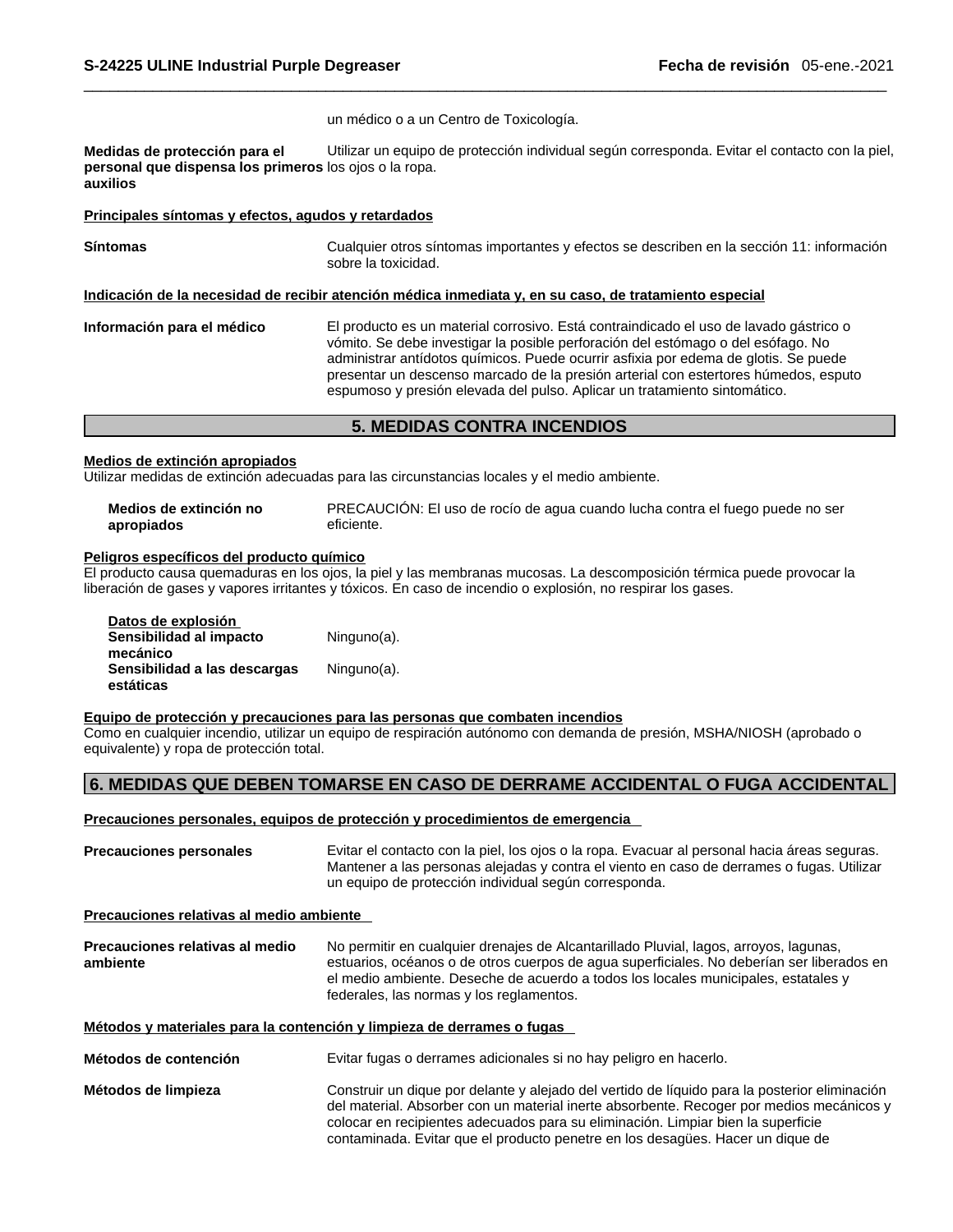### **Precauciones que se deben tomar para garantizar un manejo seguro**

| S-24225 ULINE Industrial Purple Degreaser      |                                                                                                                                                                                 | Fecha de revisión 05-ene.-2021                                                                                                                                                                                                                                                                                                                                         |
|------------------------------------------------|---------------------------------------------------------------------------------------------------------------------------------------------------------------------------------|------------------------------------------------------------------------------------------------------------------------------------------------------------------------------------------------------------------------------------------------------------------------------------------------------------------------------------------------------------------------|
|                                                | contención. Después de limpiar, eliminar los remanentes con agua.                                                                                                               |                                                                                                                                                                                                                                                                                                                                                                        |
|                                                | 7. MANEJO Y ALMACENAMIENTO                                                                                                                                                      |                                                                                                                                                                                                                                                                                                                                                                        |
|                                                | Precauciones que se deben tomar para garantizar un manejo seguro                                                                                                                |                                                                                                                                                                                                                                                                                                                                                                        |
| Recomendaciones para la<br>manipulación segura |                                                                                                                                                                                 | Utilizar un equipo de protección individual según corresponda. Evitar el contacto con la piel,<br>los ojos o la ropa. Asegúrese de que la ventilación sea adecuada, en especial en áreas<br>confinadas. En caso de ventilación insuficiente, úsese equipo respiratorio adecuado.<br>Utilizar el producto solamente con la ventilación adecuada y en sistemas cerrados. |
|                                                | Condiciones de almacenamiento seguro, incluida cualquier incompatibilidad                                                                                                       |                                                                                                                                                                                                                                                                                                                                                                        |
| Condiciones de almacenamiento                  | Manténgase fuera del alcance de los niños. Mantener el recipiente herméticamente cerrado<br>en un lugar seco y bien ventilado. Mantener en recipientes debidamente etiquetados. |                                                                                                                                                                                                                                                                                                                                                                        |
| <b>Materiales incompatibles</b>                |                                                                                                                                                                                 | Incompatible con ácidos y bases fuertes. Incompatible con agentes oxidantes.                                                                                                                                                                                                                                                                                           |
|                                                | 8. CONTROLES DE EXPOSICIÓN/PROTECCIÓN PERSONAL                                                                                                                                  |                                                                                                                                                                                                                                                                                                                                                                        |

### **Parámetros de control**

### **Directrices sobre exposición** .

| Nombre de la sustancia    | <b>ACGIH TLV</b>               | <b>OSHA PEL</b>                       | <b>NIOSH IDLH</b>           |
|---------------------------|--------------------------------|---------------------------------------|-----------------------------|
| 2-(2-butoxyethoxy)ethanol | TWA: 10 ppm inhalable fraction |                                       |                             |
| 112-34-5                  | and vapor                      |                                       |                             |
| 2-butoxyethanol           | TWA: 20 ppm                    | TWA: 50 ppm                           | IDLH: 700 ppm               |
| 111-76-2                  |                                | TWA: 240 mg/m <sup>3</sup>            | TWA: 5 ppm                  |
|                           |                                | (vacated) TWA: 25 ppm                 | TWA: $24 \text{ mg/m}^3$    |
|                           |                                | (vacated) TWA: $120 \text{ mg/m}^3$   |                             |
|                           |                                | (vacated) S*                          |                             |
|                           |                                |                                       |                             |
| Sodium Hydroxide          | Ceiling: 2 mg/m <sup>3</sup>   | TWA: $2 \text{ mg/m}^3$               | IDLH: $10 \text{ mg/m}^3$   |
| 1310-73-2                 |                                | (vacated) Ceiling: $2 \text{ mg/m}^3$ | Ceiling: $2 \text{ mg/m}^3$ |

*NIOSH IDLH Inmediatamente peligroso para la vida o la salud (IPVS)* 

**Otras informaciones** Límites derogados por decisión del Tribunal de Apelaciones en AFL-CIO contra OSHA, 965 F.2d 962 (11ª Cir., 1992).

### **Controles técnicos apropiados**

**Controles de ingeniería** Duchas, Estaciones lavaojos & Sistemas de ventilación.

### **Medidas de protección individual, tales como equipos de protección personal**

| Protección de los ojos/la cara | Gafas de seguridad con cierre hermético. Use un protector facial si existe peligro de<br>salpicaduras.                                                                                                                                                                                                                                                                                                                                             |
|--------------------------------|----------------------------------------------------------------------------------------------------------------------------------------------------------------------------------------------------------------------------------------------------------------------------------------------------------------------------------------------------------------------------------------------------------------------------------------------------|
|                                | <b>Protección de la piel y el cuerpo</b> Usar ropa de protección impermeable, como botas, guantes, bata de laboratorio, delantal u<br>overol, según corresponda, para evitar el contacto con la piel.                                                                                                                                                                                                                                              |
| Protección respiratoria        | Si se exceden los límites de exposición o se observa irritación, usar protección respiratoria<br>aprobada por NIOSH/MSHA. Es posible que se requieran respiradores con suministro de<br>aire operados mediante presión positiva en caso de altas concentraciones del<br>contaminante en el aire. La protección respiratoria debe estar en conformidad con la<br>normativa local actual.                                                            |
| general de Higiene             | No comer, ni beber, ni fumar durante su utilización. Manténgase lejos de alimentos,<br>bebidas y piensos. La ropa de trabajo contaminada no debe salir del lugar de trabajo. Se<br>recomienda la limpieza periódica de equipos, área y ropa de trabajo. Evitar el contacto con<br>la piel, los ojos o la ropa. Quitar toda la ropa contaminada y lavarla antes de volverla a<br>usar. Úsense guantes adecuados y protección para los ojos/la cara. |
|                                | 9. PROPIEDADES FÍSICAS Y QUÍMICAS                                                                                                                                                                                                                                                                                                                                                                                                                  |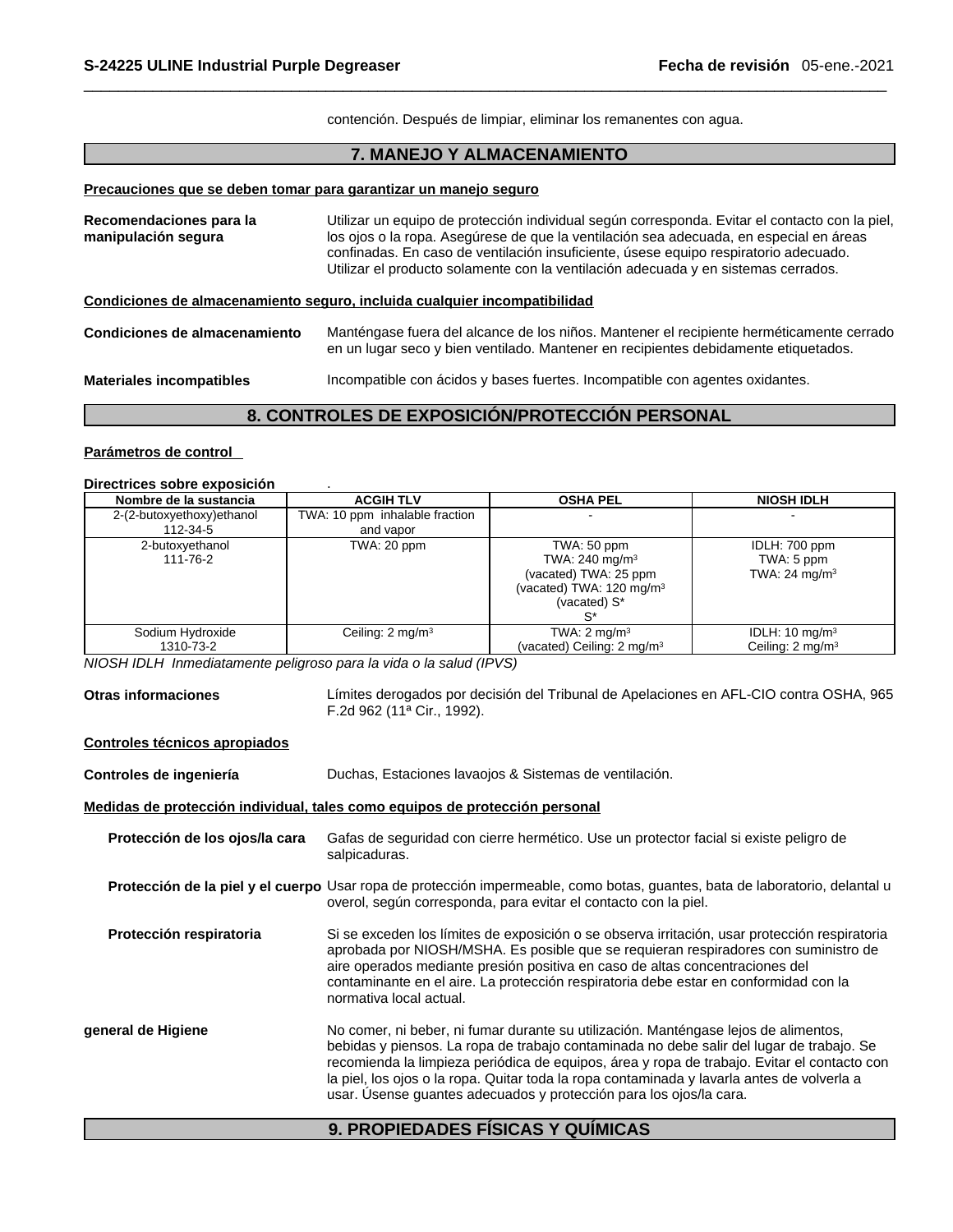## **Información sobre propiedades físicas y químicas básicas**

| <b>Estado físico</b>                                             | Líquido                              |                        |
|------------------------------------------------------------------|--------------------------------------|------------------------|
| <b>Aspecto</b>                                                   | Transparente Violeta                 |                        |
| Color                                                            | Violeta                              |                        |
| Olor                                                             | Sassafras                            |                        |
| Umbral olfativo                                                  | No hay información disponible        |                        |
|                                                                  |                                      |                        |
| Propiedad                                                        | <b>Valores</b>                       | Observaciones • Método |
| pH                                                               | $12.5 - 13.5$                        |                        |
| Gravedad específica                                              | 1.017                                |                        |
| Viscosidad                                                       | <25 cP @ 25°C                        |                        |
| Punto de fusión/punto de                                         | No hay información disponible        |                        |
| congelación                                                      |                                      |                        |
| Punto de inflamación                                             | Ninguno(a)                           |                        |
| Punto de ebullición y rango de                                   | 100 °C / 212 °F Grados               |                        |
| ebullición                                                       |                                      |                        |
| Tasa de evaporación                                              | No hay información disponible        |                        |
| Inflamabilidad (sólido, gas)                                     | No hay datos disponibles             |                        |
| Límite de inflamabilidad en el aire                              |                                      | No aplicable           |
| Límite superior de inflamabilidad: No hay información disponible |                                      |                        |
| Límite inferior de inflamabilidad                                | No hay información disponible        |                        |
| Presión de vapor                                                 | No hay información disponible        |                        |
| Densidad de vapor                                                | No hay información disponible        |                        |
| Solubilidad en agua                                              | Completo                             |                        |
| Coeficiente de reparto                                           | No hay información disponible        |                        |
| Temperatura de autoinflamación                                   | No hay información disponible        |                        |
| Temperatura de descomposición                                    | No hay información disponible        |                        |
|                                                                  |                                      |                        |
| <b>Otras informaciones</b>                                       |                                      |                        |
|                                                                  |                                      |                        |
| Densidad Ibs/gal                                                 | 8.5                                  |                        |
| Contenido de COV (%)                                             | 6 (4% VOC is CARB EXEMPT as LVP)     |                        |
|                                                                  | <b>10. ESTABILIDAD Y REACTIVIDAD</b> |                        |
|                                                                  |                                      |                        |
| <b>Reactividad</b>                                               |                                      |                        |
| No hay datos disponibles                                         |                                      |                        |
|                                                                  |                                      |                        |

### **Reactividad**

### **Estabilidad química**

Estable en las condiciones recomendadas de almacenamiento.

### **Posibilidad de reacciones peligrosas**

Ninguno durante el procesado normal.

### **Condiciones que deben evitarse**

Exposición al aire o a la humedad durante períodos prolongados.

### **Materiales incompatibles**

Incompatible con ácidos y bases fuertes. Incompatible con agentes oxidantes.

### **Productos de descomposición peligrosos**

La descomposición térmica puede provocar la liberación de gases y vapores irritantes y tóxicos.

### **Información sobre posibles vías de exposición**

de almacenamiento.<br>
períodos prolongados.<br> **11. INFORMACIÓN TOXICOLÓGICA**<br> **11. INFORMACIÓN TOXICOLÓGICA**<br> **11. INFORMACIÓN TOXICOLÓGICA**<br> **11. INFORMACIÓN TOXICOLÓGICA Información del producto** Los principales efectos y toxicidad de este material son debido a su naturaleza corrosiva

**Inhalación** Evitar respirar vapores o nieblas. La respiración de los vapores puede causar irritación e inflamación de las vías respiratorias. La respiración de vapor o líquido puede causar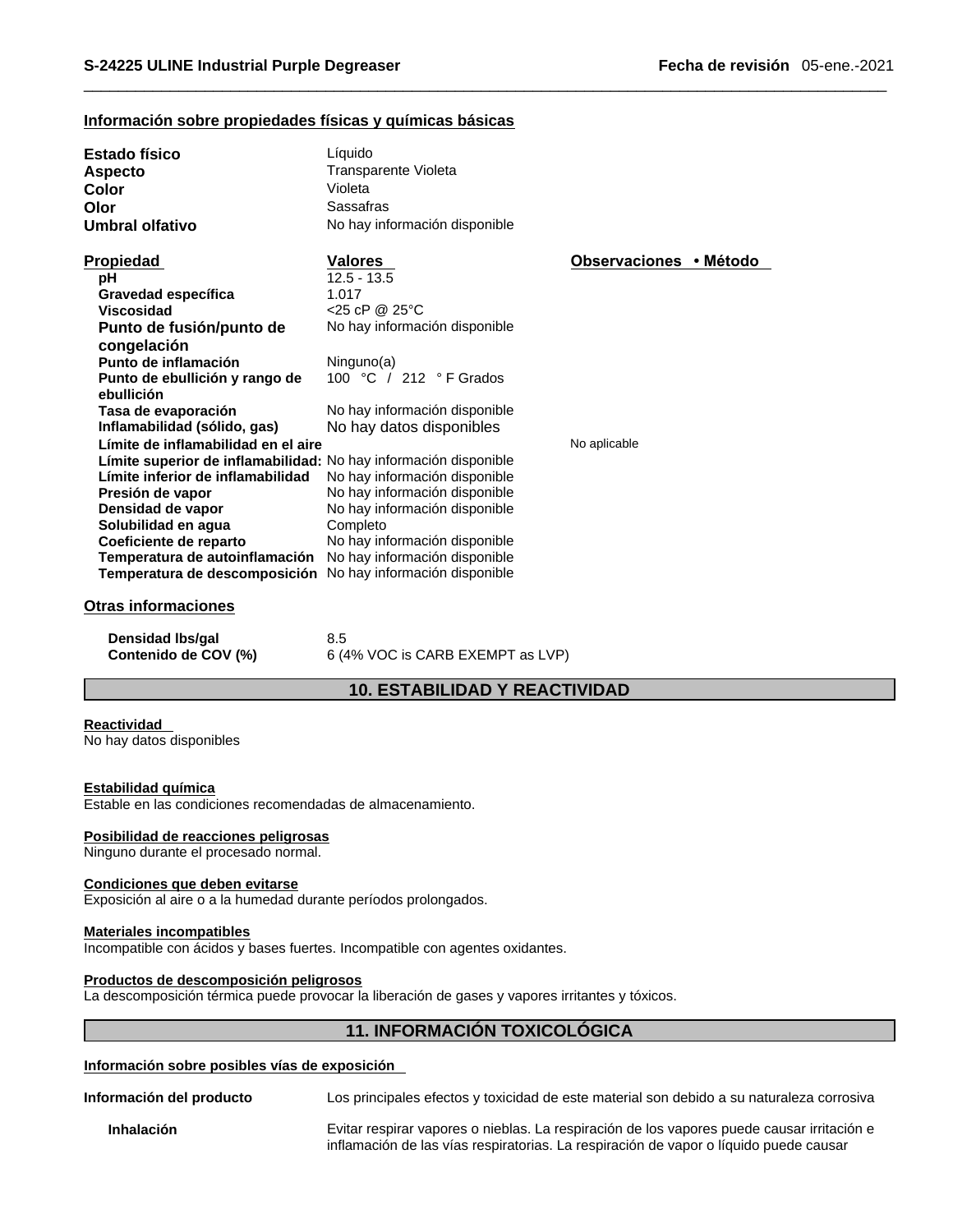|                       | quemaduras en el tracto respiratorio.                                                                                                                                                                                                                |
|-----------------------|------------------------------------------------------------------------------------------------------------------------------------------------------------------------------------------------------------------------------------------------------|
| Contacto con los ojos | Evítese el contacto con los ojos. Corrosivo. Provoca daños graves en los ojos.                                                                                                                                                                       |
| Contacto con la piel  | Evítese el contacto con la piel. Corrosivos. Contacto con la piel mau causa irritación severa<br>o quemaduras. El contacto prolongado o repetido puede causar la absorción en la piel.                                                               |
| Ingestión             | La ingestión causa irritación aguda y quemaduras en las membranas mucosas de la boca,<br>la tráquea, el esófago y el estómago. Ingestion may result in the absorption of potentially<br>harmful amounts leading to possible liver and kidney damage. |

### **Información sobre los componentes**

| Nombre de la sustancia                 | DL50, oral           | DL50, dérmica -         | CL50, inhalación                               |
|----------------------------------------|----------------------|-------------------------|------------------------------------------------|
| 2-(2-butoxyethoxy) ethanol<br>112-34-5 | $= 5660$ mg/kg (Rat) | $= 2700$ mg/kg (Rabbit) |                                                |
| 2-butoxyethanol<br>111-76-2            | $= 470$ mg/kg (Rat)  | $= 435$ mg/kg (Rabbit)  | $= 450$ ppm (Rat) 4 h<br>$= 486$ ppm (Rat) 4 h |
| Sodium Metasilicate<br>6834-92-0       | $= 1153$ mg/kg (Rat) |                         |                                                |
| Surfactant Blend                       | $>$ 2000 mg/kg (Rat) | $>$ 2000 mg/kg (Rat)    |                                                |

### **Información sobre los efectos toxicológicos**

**Síntomas** No hay información disponible.

Efectos retardados e inmediatos, así como efectos crónicos producidos por una exposición a corto y largo plazo

| <b>Corrosividad</b>                                                                                                                 |              | Provoca quemaduras. Extremadamente corrosivo y destructivo para los tejidos. Riesgo de                                                                                                                                                                                                                                                                                                      |  |                                                                                           |  |  |
|-------------------------------------------------------------------------------------------------------------------------------------|--------------|---------------------------------------------------------------------------------------------------------------------------------------------------------------------------------------------------------------------------------------------------------------------------------------------------------------------------------------------------------------------------------------------|--|-------------------------------------------------------------------------------------------|--|--|
|                                                                                                                                     |              | lesiones oculares graves.                                                                                                                                                                                                                                                                                                                                                                   |  |                                                                                           |  |  |
| Sensibilización                                                                                                                     |              | No hay información disponible.                                                                                                                                                                                                                                                                                                                                                              |  |                                                                                           |  |  |
| Mutagenicidad en células                                                                                                            |              | No hay información disponible.                                                                                                                                                                                                                                                                                                                                                              |  |                                                                                           |  |  |
| germinales                                                                                                                          |              |                                                                                                                                                                                                                                                                                                                                                                                             |  |                                                                                           |  |  |
| Carcinogenicidad                                                                                                                    |              | La tabla más abajo indica los ingredientes listados por cada agencia como carcinógenos.                                                                                                                                                                                                                                                                                                     |  |                                                                                           |  |  |
| Nombre de la sustancia                                                                                                              | <b>ACGIH</b> | <b>IARC</b><br><b>NTP</b><br><b>OSHA</b>                                                                                                                                                                                                                                                                                                                                                    |  |                                                                                           |  |  |
| 2-butoxyethanol<br>111-76-2                                                                                                         | A3           | Group 3                                                                                                                                                                                                                                                                                                                                                                                     |  |                                                                                           |  |  |
| A3 - Carcinógeno animal<br>IARC (Agencia Internacional para la Investigación del Cáncer)<br>No clasificable como carcinógeno humano |              | ACGIH (Conferencia Americana de Higienistas Industriales Gubernamentales)                                                                                                                                                                                                                                                                                                                   |  |                                                                                           |  |  |
| Toxicidad para la reproducción                                                                                                      |              | No hay información disponible.                                                                                                                                                                                                                                                                                                                                                              |  |                                                                                           |  |  |
| STOT - exposición única                                                                                                             |              | No hay información disponible.                                                                                                                                                                                                                                                                                                                                                              |  |                                                                                           |  |  |
| STOT - exposición repetida                                                                                                          |              | No hay información disponible.                                                                                                                                                                                                                                                                                                                                                              |  |                                                                                           |  |  |
| <b>Toxicidad crónica</b>                                                                                                            |              |                                                                                                                                                                                                                                                                                                                                                                                             |  | La exposición crónica a humos o gases corrosivos puede provocar la erosión de los dientes |  |  |
|                                                                                                                                     |              | seguida de necrosis de la mandíbula. La irritación bronquial con tos crónica y ataques<br>frecuentes de neumonía son comunes. También se pueden observar trastornos<br>gastrointestinales. Evitar la exposición repetida. Posibilidad de efectos irreversibles. Puede<br>causar efectos adversos en la médula ósea y el sistema hematopoyético. Puede causar<br>efectos hepáticos adversos. |  |                                                                                           |  |  |
|                                                                                                                                     |              | Efectos sobre los órganos diana sangre, Sistema nervioso central, OJOS, sistema hematopoyético, Riñones, Hígado,                                                                                                                                                                                                                                                                            |  |                                                                                           |  |  |
| Peligro de aspiración                                                                                                               |              | Sistema respiratorio, Piel.<br>No hay información disponible.                                                                                                                                                                                                                                                                                                                               |  |                                                                                           |  |  |
| Medidas numéricas de toxicidad - Información del producto                                                                           |              |                                                                                                                                                                                                                                                                                                                                                                                             |  |                                                                                           |  |  |
| Toxicidad aguda desconocida                                                                                                         |              | El 0.02 por ciento de la mezcla consiste en ingrediente(s) de toxicidad desconocida                                                                                                                                                                                                                                                                                                         |  |                                                                                           |  |  |
| Los siguientes valores se calculan en función del capítulo 3.1 del documento del SGA.                                               |              |                                                                                                                                                                                                                                                                                                                                                                                             |  |                                                                                           |  |  |
| Estimación de toxicidad aguda 14,371.70<br>de la mezcla (ETAmezcla) (oral)                                                          |              |                                                                                                                                                                                                                                                                                                                                                                                             |  |                                                                                           |  |  |
| Estimación de toxicidad aguda 15,199.50<br>de la mezcla (ETAmezcla)<br>(cutáneo)                                                    |              |                                                                                                                                                                                                                                                                                                                                                                                             |  |                                                                                           |  |  |
| Estimación de toxicidad aguda 75.00<br>de la mezcla (ETAmezcla)                                                                     |              |                                                                                                                                                                                                                                                                                                                                                                                             |  |                                                                                           |  |  |
|                                                                                                                                     |              |                                                                                                                                                                                                                                                                                                                                                                                             |  |                                                                                           |  |  |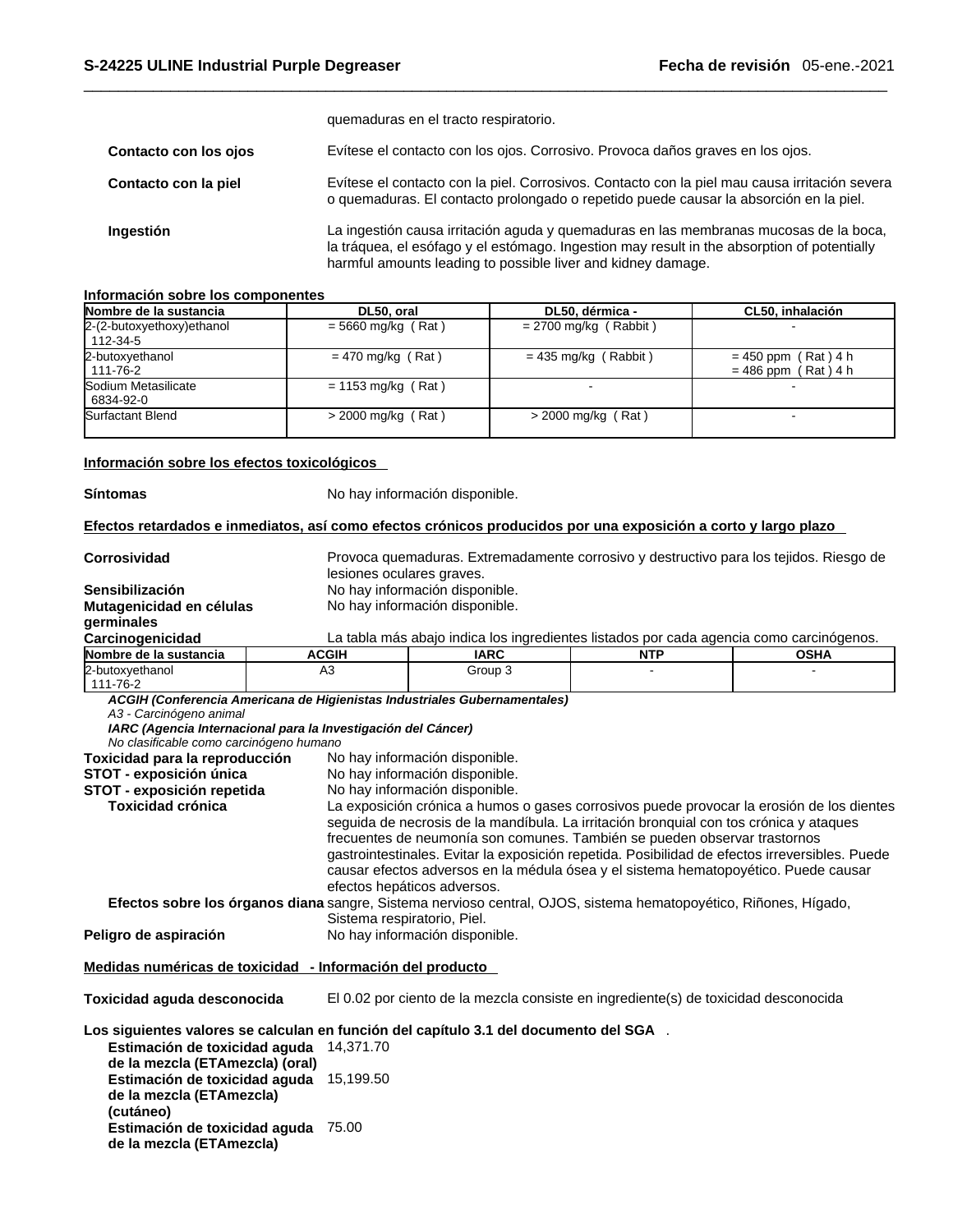### **(inhalación, polvo o vaporización)**

# **12. INFORMACIÓN ECOTOXICOLÓGICA**

### **Ecotoxicidad**

El 0.02% de la mezcla consiste en componentes con peligro desconocido para el medio ambiente acuático

| Nombre de la sustancia      | Algas/plantas acuáticas | <b>Peces</b>                                            | <b>Crustáceos</b>              |
|-----------------------------|-------------------------|---------------------------------------------------------|--------------------------------|
| 2-(2-butoxyethoxy)ethanol   | 100: 96 h Desmodesmus   | 1300: 96 h Lepomis macrochirus                          | 100: 48 h Daphnia magna mg/L   |
| 112-34-5                    | subspicatus mg/L EC50   | mg/L LC50 static                                        | EC <sub>50</sub>               |
| 2-butoxyethanol             |                         | 1490: 96 h Lepomis macrochirus                          | 1000: 48 h Daphnia magna mg/L  |
| 111-76-2                    |                         | mg/L LC50 static                                        | EC <sub>50</sub>               |
|                             |                         | 2950: 96 h Lepomis macrochirus                          |                                |
|                             |                         | mg/L LC50                                               |                                |
| Sodium Metasilicate         |                         | 210: 96 h Brachydanio rerio mg/L                        |                                |
| 6834-92-0                   |                         | <b>LC50</b>                                             |                                |
|                             |                         | 210: 96 h Brachydanio rerio mg/L                        |                                |
|                             |                         | LC50 semi-static                                        |                                |
| <b>Surfactant Blend</b>     |                         | 1.2: 96 h Oncorhynchus mykiss                           | 5.3: 48 h Daphnia mg/L LC50    |
|                             |                         | mg/L LC50                                               |                                |
| <b>Tetrasodium EDTA</b>     | 1.01: 72 h Desmodesmus  | 41: 96 h Lepomis macrochirus mg/L                       |                                |
| 64-02-8                     | subspicatus mg/L EC50   | LC50 static<br>59.8: 96 h Pimephales promelas           |                                |
|                             |                         | mg/L LC50 static                                        |                                |
| Sodium Hydroxide            |                         | 45.4: 96 h Oncorhynchus mykiss                          |                                |
| 1310-73-2                   |                         | mg/L LC50 static                                        |                                |
| Trisodium nitrilotriacetate |                         | 175 - 225: 96 h Lepomis                                 | 560 - 1000: 48 h Daphnia magna |
| 5064-31-3                   |                         | macrochirus mg/L LC50 static                            | mg/L LC50                      |
|                             |                         | 560 - 1000: 96 h Oryzias latipes                        |                                |
|                             |                         | mg/L LC50                                               |                                |
|                             |                         | 560 - 1000: 96 h Oryzias latipes                        |                                |
|                             |                         | mg/L LC50 semi-static                                   |                                |
|                             |                         | 560 - 1000: 96 h Poecilia reticulata                    |                                |
|                             |                         | mg/L LC50                                               |                                |
|                             |                         | 560 - 1000: 96 h Poecilia reticulata                    |                                |
|                             |                         | mg/L LC50 semi-static                                   |                                |
|                             |                         | 72 - 133: 96 h Oncorhynchus                             |                                |
|                             |                         | mykiss mg/L LC50 static                                 |                                |
|                             |                         | 93 - 170: 96 h Pimephales promelas                      |                                |
|                             |                         | mg/L LC50 flow-through<br>114: 96 h Pimephales promelas |                                |
|                             |                         | mg/L LC50                                               |                                |
|                             |                         | 252: 96 h Lepomis macrochirus                           |                                |
|                             |                         | mg/L LC50                                               |                                |
|                             |                         | 470: 96 h Pimephales promelas                           |                                |
|                             |                         | mg/L LC50 static                                        |                                |

### **Persistencia y degradabilidad**

No hay información disponible.

### **Bioacumulación**

Potencial de bioacumulación.

| Nombre de la sustancia | Coeficiente de reparto |
|------------------------|------------------------|
| 2-butoxvethanol        | 0.81                   |
| $1 - 76 -$<br>.        |                        |

**Otros efectos adversos** No hay información disponible

# **13. INFORMACIÓN RELATIVA A LA ELIMINACIÓN DE LOS PRODUCTOS**

### **Métodos de eliminación**

**Eliminación de residuos** La eliminación se debe realizar de acuerdo con las leyes y regulaciones regionales, nacionales y locales correspondientes.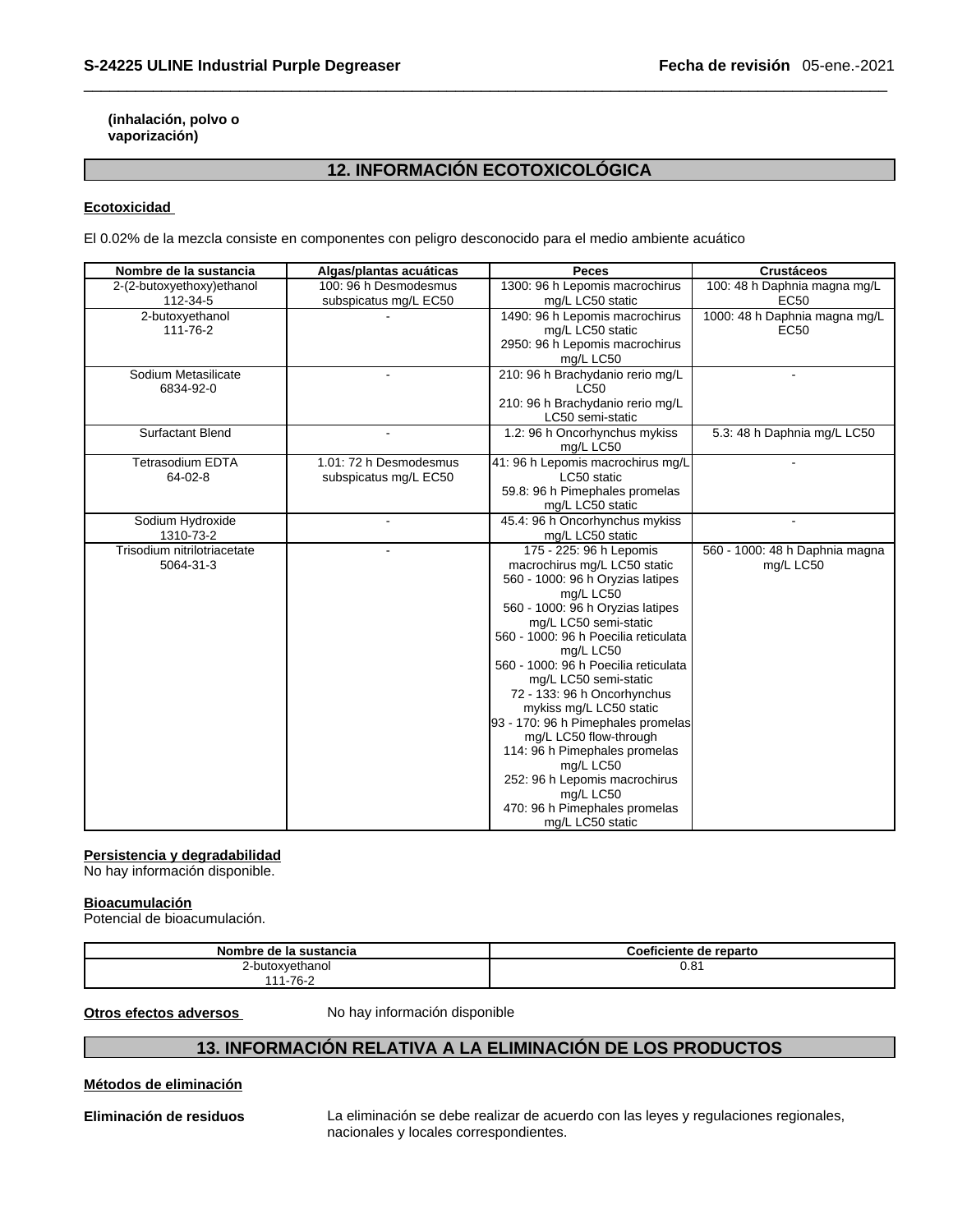**Embalaje contaminado** No reutilizar el recipiente.

Este producto contiene una o más sustancias listadas por el Estado de California como residuos peligrosos.

### **14. INFORMACIÓN RELATIVA AL TRANSPORTE**

La descripción para el envío es específica del contenedor, esta información se proporciona en un vistazo la información del DOT. Por favor, consulte el envase y / o documentos de embarque para la descripción apropiada del envío antes de licitar cualquier material para su envío. Para obtener información adicional, póngase en contacto con el distribuidor que aparece en la sección 1 de este documento.

**DOT** No regulado

TDG No regulado

### **15. INFORMACIÓN REGLAMENTARIA**

| Inventarios Internacionales |                        |
|-----------------------------|------------------------|
| TSCA                        | Cumple/Es conforme con |
| <b>DSL/NDSL</b>             | Cumple/Es conforme con |

### **Leyenda:**

**TSCA** - Estados Unidos - Ley del Control de Sustancias Tóxicas, Sección 8(b), Inventario **DSL/NDSL** - Lista de Sustancias Nacionales y Lista de Sustancias no Nacionales de Canadá

### **Regulaciones federales de los EE. UU**

### **SARA 313**

Sección 313 del Título III de la Ley de Enmiendas y Reautorización del Superfondo de 1986 (SARA). Este producto contiene una o varias sustancias químicas sujetas a los requisitos de notificación según la Ley y Título 40 del Código de Reglamentos Federales, Parte 372

| Nombre de la sustancia                     | <b>SARA 313 - Valores umbrales</b> |
|--------------------------------------------|------------------------------------|
| 2-(2-butoxyethoxy) ethanol - 112-34-5      | 1.0                                |
| 2-butoxyethanol - 111-76-2                 | 1.0                                |
| Categorías de peligro de SARA              |                                    |
| 311/312                                    |                                    |
| Peligro agudo para la salud                | Sí                                 |
| Peligro crónico para la salud:             | Sí                                 |
| Peligro de incendio                        | N°                                 |
| Peligro de liberación repentina de presión | N°                                 |
| Peligro de reactividad                     | N°                                 |

### **CWA (Ley de Agua Limpia)**

Este producto contiene las siguientes sustancias contaminantes, reguladas conforme a lo dispuesto por la Ley de Agua Limpia (40 CFR 122.21 y 40 CFR 122.42)

### **CERCLA**

Este material, tal como se suministra, contiene una o más sustancias reguladas como peligrosas según la Ley de Respuesta Ambiental Integral, Compensación y Responsabilidad Pública (CERCLA) (40 CFR 302)

### **Regulaciones estatales de los EE. UU**

### **Proposición 65 de California**

Este producto ha sido evaluado y no requiere etiquetado de advertencia bajo la Proposición 65 de California.